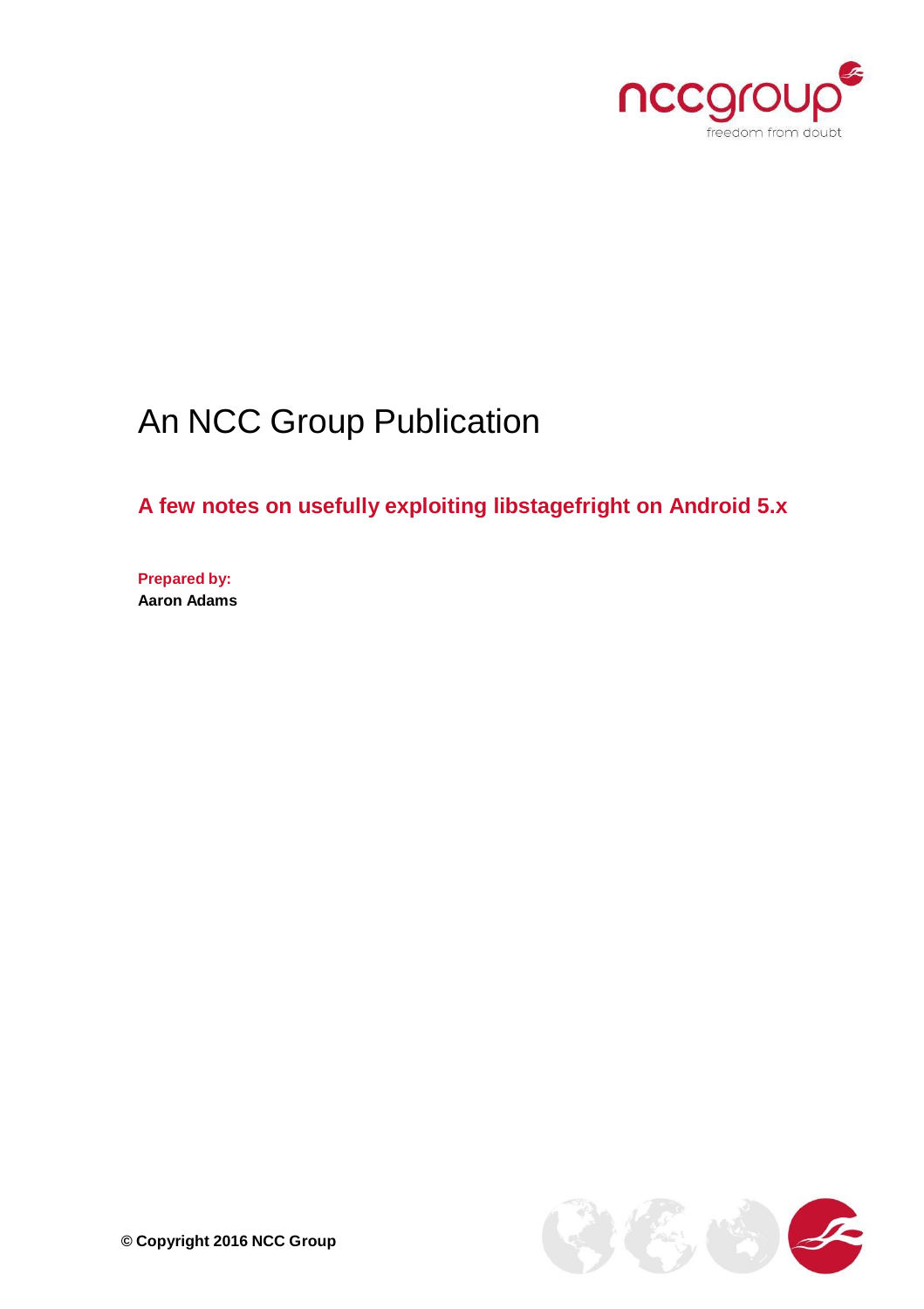

# **Contents**

|   | 2.6.1 |  |
|---|-------|--|
|   | 2.6.2 |  |
|   | 2.6.3 |  |
| 3 |       |  |

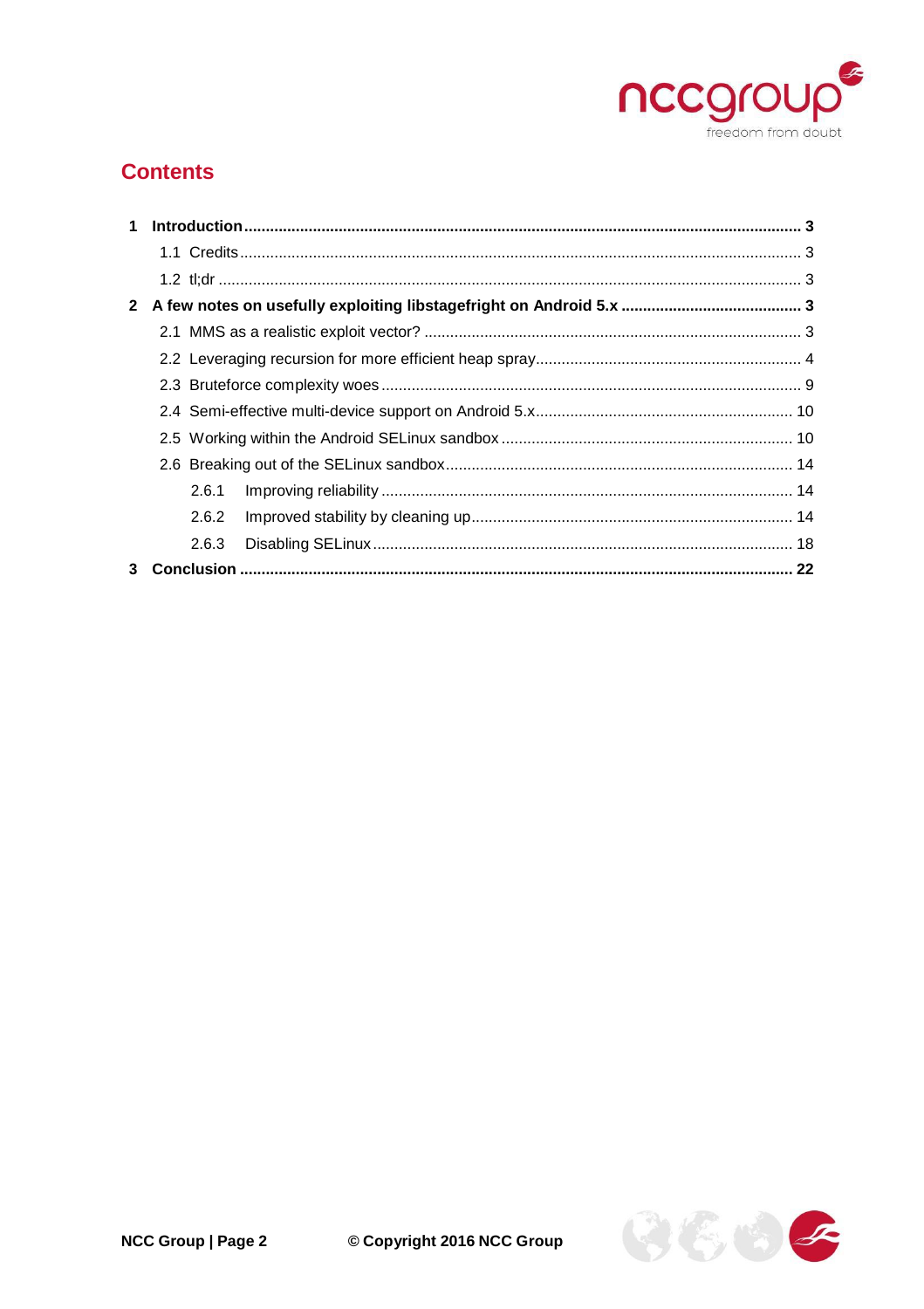

# <span id="page-2-0"></span>**1 Introduction**

At NCC Group, a colleague and I recently spent some time trying to develop a more robust exploit for the Android libstagefright bug CVE-2015-3684. This is a bug that persisted through the patches Joshua Drake (jduck) originally provided to Google, so a few more firmware versions are vulnerable. In this white paper, I will discuss a few tricks we came up with to make the exploit a bit more robust with regards to address space spraying, dealing with SELinux sandbox restrictions, automating device identification, and staging a kernel exploit.

Unfortunately I didn't have any breakthroughs on the ASLR bypass front, and similarly I couldn't come up with a reliable exploit when using dlmalloc feng shui on Android 4.x devices, because the combined brute force complexity resulting from layout instability (thanks to so many noisy mediaserver threads) and no ASLR bypass makes the timing required for exploitation unrealistic. It's possible I missed some useful approach though, so feedback is more than welcome.

Despite the noted failures, I think some of the improvements I made could be interesting to some and so are worth documenting. As is often the case, I highly recommend reading a few other blog posts before reading this post, as they provide good background information and provide details I don't bother replicating here. Jduck's original [presentation](https://www.blackhat.com/docs/us-15/materials/us-15-Drake-Stagefright-Scary-Code-In-The-Heart-Of-Android.pdf) and [exploit](https://blog.zimperium.com/the-latest-on-stagefright-cve-2015-1538-exploit-is-now-available-for-testing-purposes/) is the best starting point; then Exodus Intelligence's bug [writeup](https://blog.exodusintel.com/2015/08/13/stagefright-mission-accomplished/) and reports about CVE-2015-3684; the [Google](http://googleprojectzero.blogspot.ca/2015/09/stagefrightened.html) Project Zero blog on exploiting the bug on Android 5.x with the [jemalloc](http://phrack.com/issues/68/10.html#article) heap; and the Keen Team write up on [CVE-](https://www.usenix.org/system/files/conference/woot15/woot15-paper-xu.pdf)2015-3636 [exploitation.](https://www.usenix.org/system/files/conference/woot15/woot15-paper-xu.pdf) I glaze over many technical details under the assumption you have first read and understood these write ups.

Also please note that I will refer to MP4 headers as either an 'atom', typically when referring to the actual type indicator of the header, or a 'box header', typically when referring to the header as a whole (both the type and length fields). This is consistent with the terminology used by the actual MP4 standard. Some sources seem to use the term chunk, which is especially confusing when you're also talking about heaps which have their own meaning for the word chunk.

## <span id="page-2-1"></span>1.1 Credits

I talk about a few different exploits and bugs in this paper, and want to give credit to those that did the work on these before me. Kudos to Joshua Drake from Zimperium for originally finding the libstagefright bugs and releasing an exploit targeting 4.0.4; to Jordan Gruskovnjak from Exodus Intel for finding and explaining the hole in the libstagefright patches that led to CVE-2015-3864; to Mark Brand from Google Project Zero for releasing details on exploiting CVE-2015-3864 on Android 5.x; to Wen Xu and Yubin Fu of Keen Team for finding and exploiting CVE-2015-3636; and to fi01 for posting exploit source for CVE-2015-3636 on GitHub. If I missed anyone, please let me know and I'll update the paper.

## <span id="page-2-2"></span> $1.2$  tl $dr$

I built a slightly more reliable exploit for Android 5.x, which works across multiple devices and can stage a kernel exploit that breaks out of the SELinux sandbox and turn SELinux off. ASLR bruteforce is still required however.

## <span id="page-2-3"></span>**2 A few notes on usefully exploiting libstagefright on Android 5.x**

#### <span id="page-2-4"></span>2.1 MMS as a realistic exploit vector?

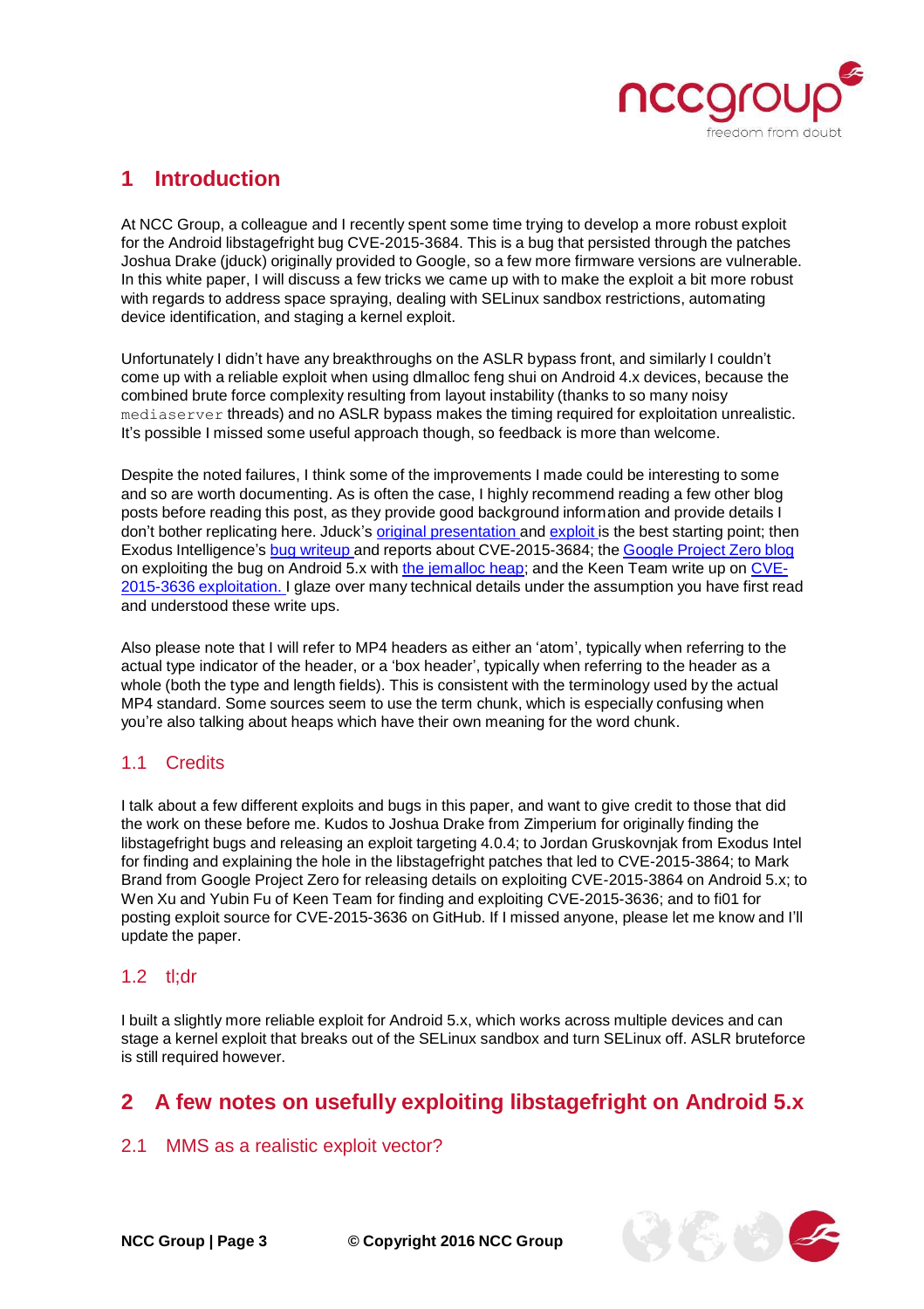

You will notice that we focus on the HTTP vector rather than MMS and maybe you would wonder why? There are at least few problems related to the MMS vector:

- 1) Sending a large file is not a very effective spray mechanism across devices and the optimal spray approach I will show later in the paper only works over an HTTP transport.
- 2) MMS gateways seem to actually vary on how large of MMS files they accept. This wasn't thoroughly investigated on our part, but in practice we were unable to even send 2MB media files between devices.
- 3) Assuming you had a solution for problems 1 and 2, you would still need to bruteforce ASLR which doesn't seem feasible over MMS (pending some other trick someone hasn't published). This means you'd be limited to non-ASLR devices (as shown by jduck), which are Android 4.0.4 devices and earlier. There are still plenty of those devices floating around, but we found even exploit reliability on 4.0.4 and earlier isn't ideal due to heap layout issues.
- 4) Finally, for generic MMS-based exploitation on ASLR-enabled devices to really be effective you'd also have to have a way to either ignore device versions or automatically determine them as part of the ASLR bypass. For instance, a blind ASLR bypass that lets you re-use existing code that you could predict at static offsets from some partially corruptible pointer still means you need to know the exact model and build you're targeting, which you won't easily know through the MMS vector, without having done some pre-exploitation reconnaissance.

Maybe someone out there has figured out a way to practically overcome all of these problems and if so I do hope to see a post about the solution someday!

## <span id="page-3-0"></span>2.2 Leveraging recursion for more efficient heap spray

The bugs in libstagefright can be triggered locally or remotely, with the latter being possible over HTTP. I started working with the exploit released by Google Project Zero, which only works over an HTTP transport, although this isn't explicitly mentioned in their post. The reason is that it relies on the allocation and corruption of a new MPEG4DataSource object, and in order for this to be allocated the data source being used to read the MP4 must be cache-enabled, which is only the case for the HTTP transport. It's probably worth noting that you can target a different object (like a SampleTable object) for corruption, which allows for exploitation over non-HTTP transport, but then you lose the ability to heap spray effectively in the way I am about to describe.

#### In the Project Zero blog the following observation was made:

"*After a bit of experimentation, it seemed that the best way to achieve this in practice is by wrapping a number of our 'pssh' chunks inside a valid sample table ('stbl'). This triggers the creation of a caching MPEG4DataSource, which will then allocate and save all the data for the contained chunks; and will then be used to parse out the chunks. This essentially doubles the size of our spray, reducing the size of file needed.*"

This was a pretty interesting finding, and to me seemed worth thinking about more. First, let's revisit the main idea. Assuming we send an approximately 2MB MP4 file, where most of the data is contained with a sample table (designated by the  $\text{stbl}$  atom), that means we get approximately 4MB of data copied into memory. This isn't too bad, but also really not great in practice. I found in testing across a large number of different builds, on a few different devices, that spraying this amount of memory wasn't very reliable as far as being able to use a constant address for every target. The address that worked on some devices would often not work on others. So the question I inevitably asked was whether or not this observed functionality could be leveraged to spray an

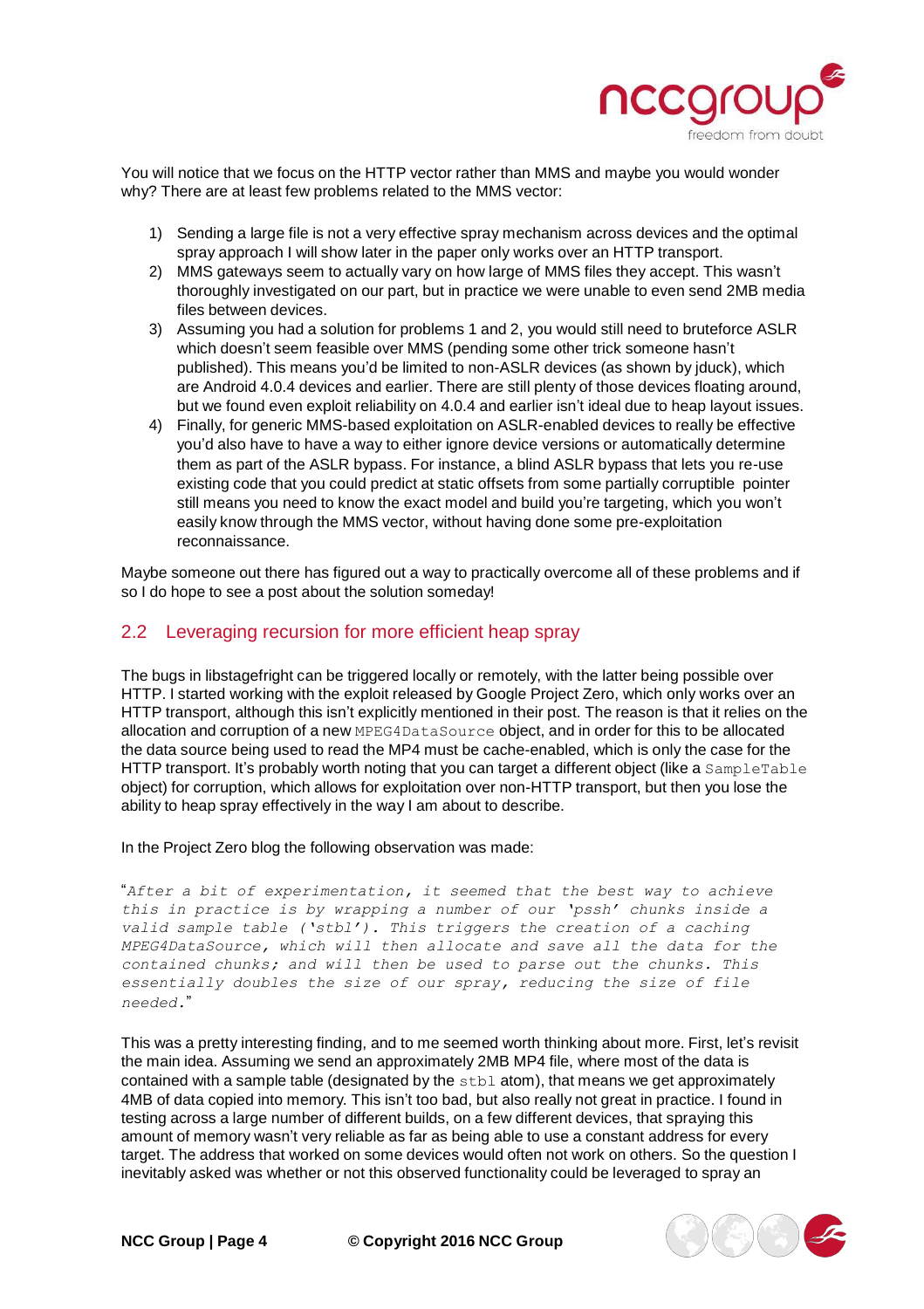

almost arbitrary amount of memory with a minimal amount of in-file overhead, and the answer turns out to be yes.

First, to understand why this is an HTTP-only trick, it is important to understand that the creation of a caching MPEG4DataSource is actually only possible if the primary data source itself supports caching, as specified by the kIsCachingDataSource flag. Let's take a look at the related libstagefright source, since it wasn't actually shown in the Project Zero blog post. The part we're interested in right now is in the parseChunk() method (which holds the main logic for handling most atom types).

```
switch(chunk_type) { 
    […]
    case FOURCC('s', 't', 'b', 'l'):
    […]
    {
        if (chunk_type == FOURCC('s', 't', 'b', 'l')) {
            […]
            if (mDataSource->flags()
                    & (DataSource::kWantsPrefetching
                        | DataSource::kIsCachingDataSource)) { 
                sp<MPEG4DataSource> cachedSource =
                  new MPEG4DataSource(mDataSource);
                if (cachedSource->setCachedRange(*offset, chunk_size) == OK) { 
                    mDataSource = cachedSource;
                }
            }
            mLastTrack->sampleTable = new SampleTable(mDataSource);
        }
     }
```
We see that a cachedSource is only created if the kWantsPrefetching or kIsCachingDataSource flags are set. You can see in NuCachedSource2.cpp that the flag is set when the flags() method is called:

```
uint32 t NuCachedSource2::flags() {
    // Remove HTTP related flags since NuCachedSource2 is not HTTP-based. 
   uint32 t flags = mSource->flags() & ~(kWantsPrefetching | kIsHTTPBasedSource);
   return (flags | kIsCachingDataSource);
}
```
And finally you can see in DataSource.cpp that the CreateFromURI() method when building an HTTPbased data source specifically creates a backing NuCachedSource2 object:

```
source = new NuCachedSource2(httpSource,
                      cacheConfig.isEmpty() ? NULL : cacheConfig.string()); 
Next it is worth reviewing the setCachedRange () function, which is the code responsible for
actually allocating the cached memory and copying the current atom's data into it:
```

```
status_t MPEG4DataSource::setCachedRange(off64_t offset, size_t size) { 
   Mutex::Autolock autoLock(mLock);
   clearCache();
   mCache = (uint8_t *)malloc(size);
   if (mCache == NULL) {
```


**NCC Group | Page 5 © Copyright 2016 NCC Group**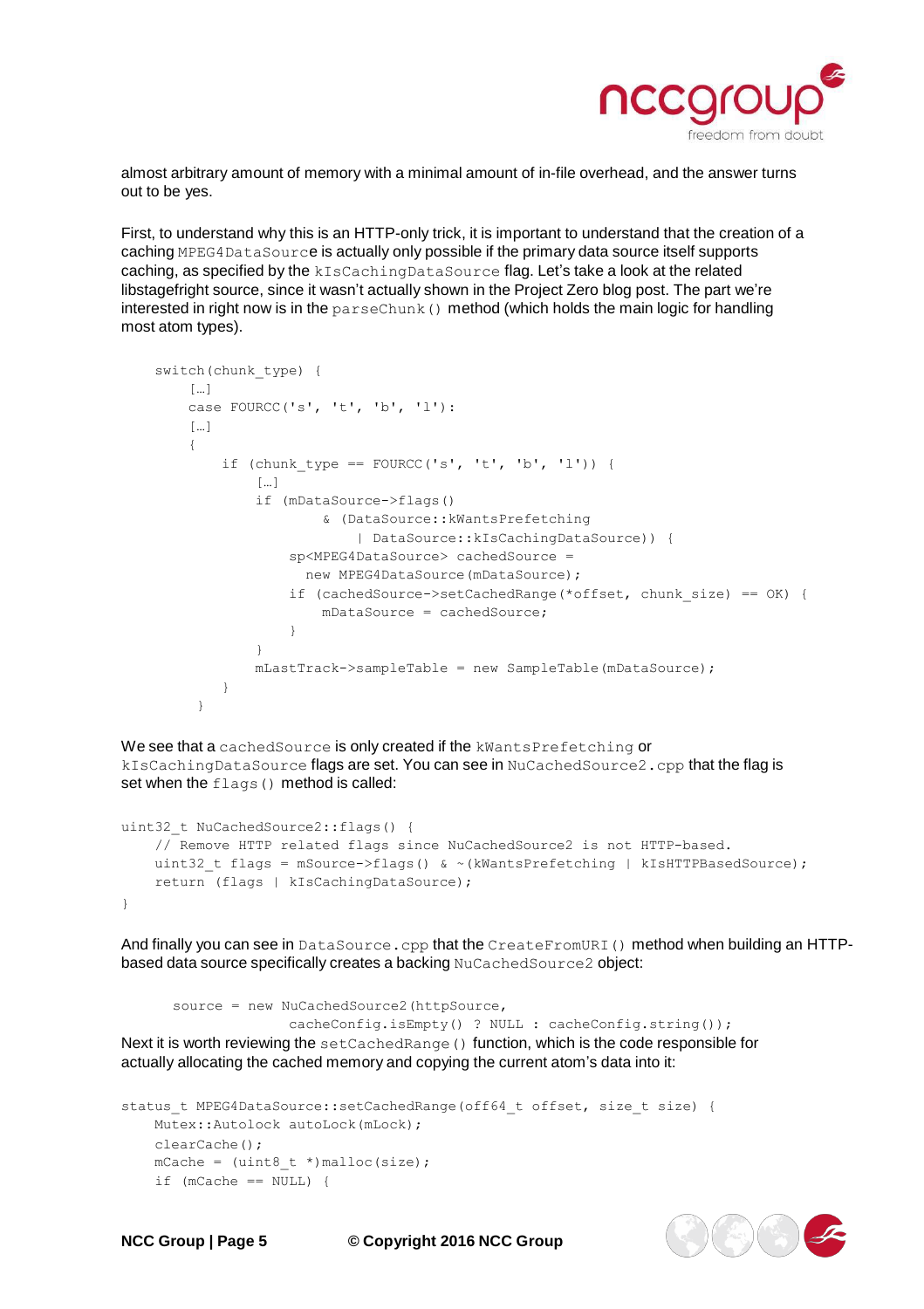

```
return -ENOMEM;
    }
    mCachedOffset = offset; 
    mCachedSize = size;
    ssize t err = mSource->readAt(mCachedOffset, mCache, mCachedSize);
    if (err < (ssize_t)size) { 
       clearCache();
        return ERROR_IO;
    }
   return OK;
}
```
We see that first the size of the  $\text{stab}$  box header is allocated, and then the data is read from the current mSource (which could also be cached) and copied into the new buffer. Once the cached data source is allocated and the data is copied into it, we hit the following code that will recursively parse over the cached range that was just set.

```
off64_t stop_offset = *offset + chunk_size;
*offset = data_offset;
while (*offset < stop_offset) {
   status_t err = parseChunk(offset, depth + 1); 
   if (err != OK) {
       return err;
   }
}
```
The take-away from all this is that an stbl box embedded inside the cached range setup by a higher level stbl box can re-reference the same set data the outer table referenced, aside from the outer stbl header, and cause a new cached source allocation of that same data. We can use this to our advantage to greatly improve heap spray efficiency without needing to increase the file size. The main reason we can abuse this is because the  $_{\text{parseChunk}}$  () method is recursive and there is no logic to prevent sample tables from containing their own embedded sample tables, nor is there any maximum recursion depth enforced (this alone also makes it easy to crash mediaserver through memory exhaustion). This ability to embed recursively means that each encountered sample table results in the allocation of a new cached data source, which causes another recursive call to parseChunk().

For the sake of example let's assume that we have a 256kb block of data that we want to spray into memory, such that we consume a total of approximately 256mb of memory. If we wrap the 256kb block in a sample table, we get a representative total file size of approximately  $256kb$  + sizeof (box header), which (as described by Project Zero) doubles our spray size. In these examples sizeof (box header) ==  $8$ , as per the spec. So, if we wrap the first sample table in another sample table, then we get three times 256kb sprayed into memory, with an overhead of 256kb + (sizeof(box header)  $*2$ ). To reiterate why there are three copies: the first is from the initial mapping of the MPEG4 into memory, the second is from the cached data source created by the first encountered stbl, and the third is from the cached data source created by the second encountered stbl. Conveniently, this behaviour can be scaled to whatever total size we want to spray into memory. So, if we represent the number of total sample table box headers wrapping the 256kb blob of data by n, then we can see that we can effectively spray  $256kb \rightarrow (n+1)$  bytes of memory (the +1 is to represent the original 256kb when the file is originally read into memory) where the actual file overhead is only 256kb + (sizeof(box header)  $*$  n). So if we've included a 256kb block of data we want to use to spray 256mb of memory with, we would just need to wrap the data in sixteen sample tables.

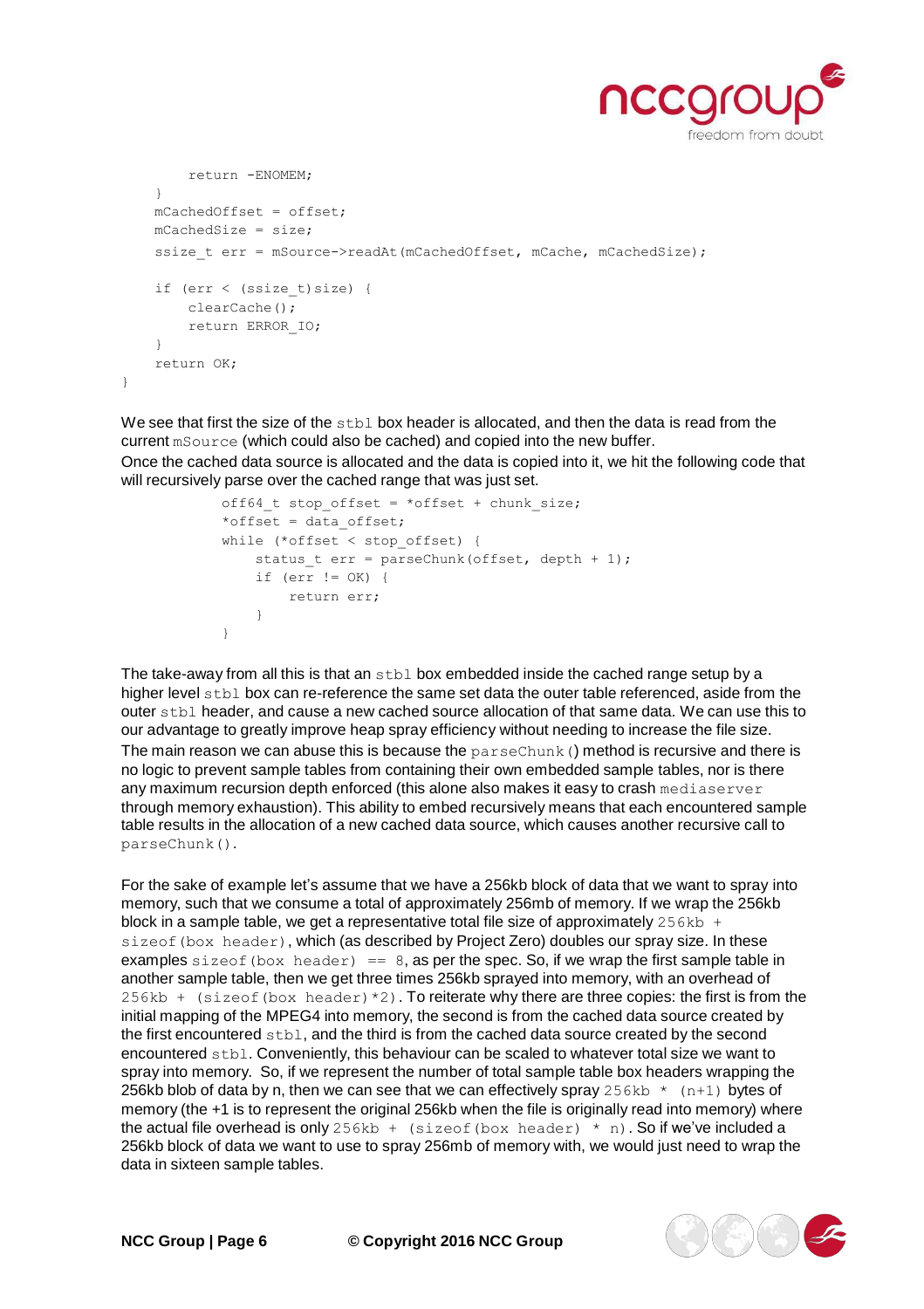



The basic idea of what we're doing is illustrated in the following diagram:

In the illustration above, each stbl being handled (from the outside in) results in the remaining inner set of embedded stbl headers and the spray data being mapped into memory; effectively stripping off one additional box header each time.

Now with that primitive understood, there are a few additional quirks we have to work around in order to actually use it for exploitation. The primary hurdle is with the alignment of sprayed data within each page. The problem is that, as already illustrated, each time a new sample table atom is encountered, it will be stripped off the data already copied into memory, leaving only the remaining data in the newly allocated cached data source. If you don't know exactly what part of the sprayed memory you'll be landing within, when using your guessed spray address, you risk not encountering the correct data, because the relative offsets per page keep changing. From reading the background material on exploiting this bug, you'll remember that the guessed spray address needs to point reliably to a fake vtable. If you can't predict which page of your sprayed data will have what data offset, then you can't reliably point to the vtable. This is illustrated in the following diagram:

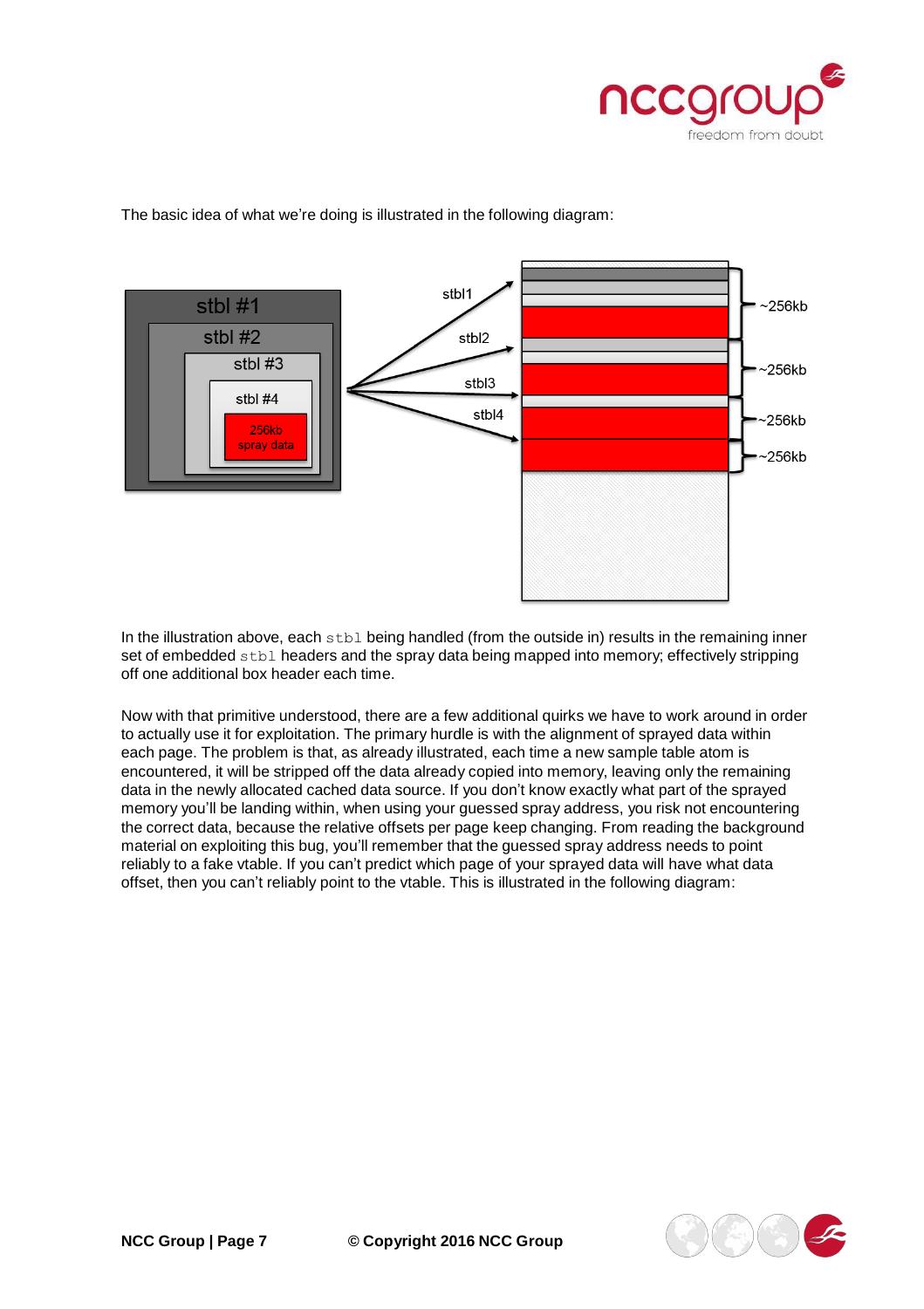

The easiest way to ensure that these relative offsets don't matter quite so much is to leverage one page worth of padding for each stbl wrapping the inner data. This approach also requires that each page of inner data that you spray needs to be padded with some fake box headers that take up as much space as the stbl box header itself. This way you can have a predictable data offset in either the stbl page or in an inner data back.

So the modified layout I used for this is shown in the following illustration:

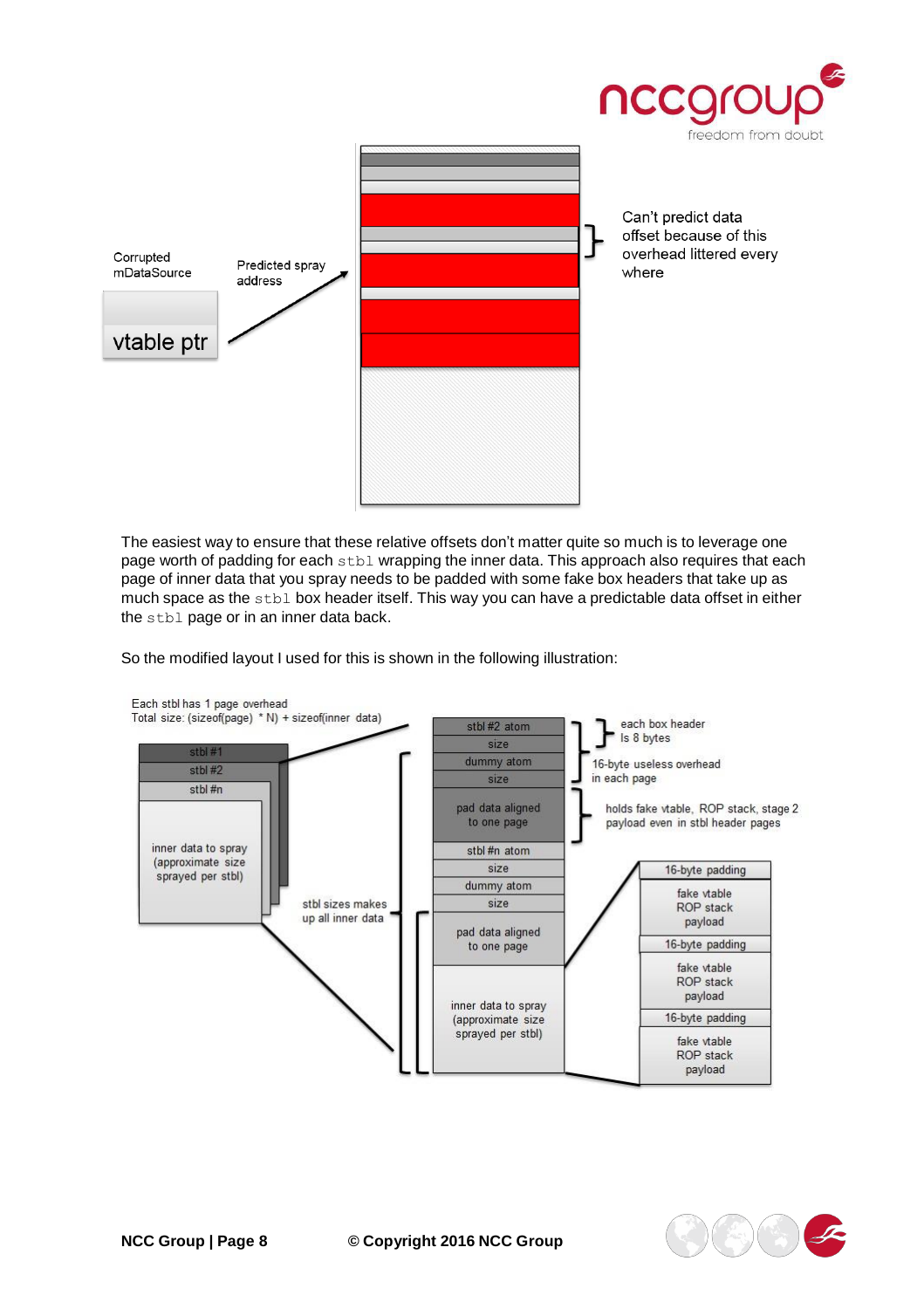To summarise the illustration: On the top left is a representation of the full amount of in-file data you send in order to spray the heap with the data you want. This is a large block of data wrapped in numerous sample tables. The middle block is a zoomed-in representation of what the actual innermost encapsulating stbl looks like, showing the sixteen bytes of atom header overhead. Finally on the bottom right is a representation of the actual inner-data being sprayed, which consists of multiple pages that are designed to basically mimic the layout of the stbl wrappers themselves: sixteen bytes of unusable padding followed by a usable payload.

As long as you guess the sprayed range correctly this all means that no matter what page you hit, whether the inner spray data or the outer stbl pages, you can be confident that the data you need is present. Going this route just means that you increase the proportion of in-file data needed to spray memory, so you have  $256kb * (n+1)$  bytes of memory sprayed represented by  $256kb +$ (sizeof(one page)  $*$  n) bytes of file data.

In practice I found spraying about 128mb of memory, which took an MP4 file that was smaller than 2mb, was reliable enough to have a range that worked across all tested vulnerable builds and devices (running Android 5.x).

One other thing to note about the recursive data construct illustrated above, is that you don't need to explicitly use legitimate atom types to fill out the pages or for the inner data portion you want to spray. The parseChunk() function by design skips unrecognised atoms, so you can also just use some random invalid atom type and be sure that no side-effect allocations or anything else actually occur, but that the data still gets allocated and then skipped as needed.

With all that understood there is one last caveat worth noting, which dictates what exact  $spray$ address + page offset value you need to use. This has to do with some limitations imposed by the jemalloc heap, which I won't go into great detail about. For an exhaustive background on jemalloc please see the [fantastic](http://phrack.org/issues/68/10.html#article) [papers](http://phrack.org/issues/68/10.html#article) and [presentations](https://www.youtube.com/watch?v=7kgGVPhB2fk) by argp and huku. To summarise, allocation of our spray data will still occur on the jemalloc heap. Typically, allocations are placed inside a structure called a run, and multiple runs exist in a larger mapping called a chunk. By default on Android a chunk is a 4mb mapping. At a high level what ends up happening is that our allocations will fill out each new 4mb chunk as best as they can fit, and once no room for a new allocation is left on the chunk, a new chunk will be allocated and will be filled and this process is repeated as necessary until all of our data is stored.

There are two important things we have to cope with related to this. The first couple of pages of the chunk aren't usable in practice, as they have some heap metadata present and are otherwise zeroed out. Secondly, because you won't fill each 4mb chunk precisely, there will be some number of pages at the end of each chunk that are empty. So things won't be quite as nicely aligned adjacently as earlier illustrations would have you believe. This just means that there are periodic, but deterministic, gaps in sprayed memory that you don't want to hit when guessing your spray address. When calculating your guessed spray address you just need to ensure it is at least a few pages into the start of a 4mb aligned address, and otherwise falls within a range that you can predictably spray across devices.

#### <span id="page-8-0"></span>2.3 Bruteforce complexity woes

With the more reliable spraying technique available, we're left with just bruteforcing the libc (or some either librarie) base address. However, even with this ASLR bruteforce working quite reliably, you occasionally run into a non-ideal heap layout even on jemalloc. Occasionally the region (jemalloc version of what most of us think of as a chunk) you are overwriting happens to be the last region on a run and the region you're trying to target will be at the start of some new run in a totally different location. This means that even if you happened to have guessed the right base address on this

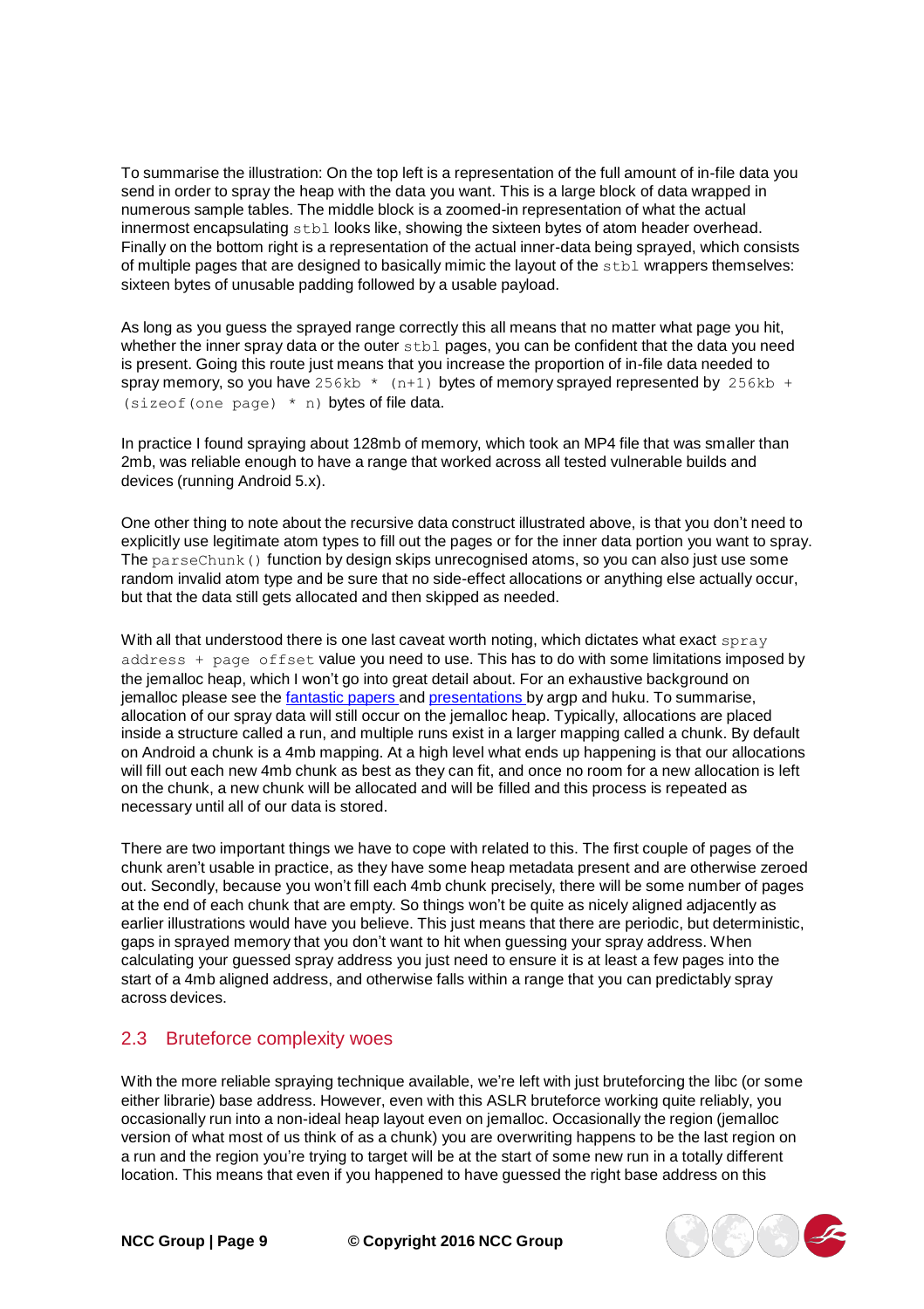attempt, you won't know and have to continue bruteforcing. Even though this layout is relatively rare, it's still one of those things you have to accept might work against you.

#### <span id="page-9-0"></span>2.4 Semi-effective multi-device support on Android 5.x

With a more predictable spray address that can work across devices, we still have the problem of not being able to bypass ASLR effectively without brute force, which means we're relying on ROP gadgets which will be specific to library versions on each firmware build we target. The best bet for fingerprinting the target seems to be relying on the web browser user-agent. If the victim is using Chrome or the AOSP browser then the user-agent is verbose enough (arguably too verbose) to give you almost all the information you need. An example of this is the following user-agent:

Mozilla/5.0 (Linux; Android 4.1.1; Nexus 7 Build/JRO03D) AppleWebKit/535.19 (KHTML, like Gecko) Chrome/18.0.1025.166 Safari/535.19

We see the exact details for the Android version, the device model, and even the firmware build number. This is enough information to pull out the data we need from a pre-constructed database of firmware versions from which we've already mined all the necessary information. That said, this approach is easier said than done; the sheer volume of Android device models and build versions combined is staggering in practice. Building out a database of all of the gadgets for all of the models requires terabytes of disk space, scripts catering to each firmware type, and even then you're limited to what firmware you can find online or otherwise acquire and have had time to actually download and analyse. Even if you manage to obtain a decent amount of firmware it won't always reflect the number of actual firmware and device combinations you will see in the wild. What's more, some devices will actually identify as the same device, even though the underlying firmware builds will differ. For example, compare the razor and razorg devices, which are the Nexus 7 Wi-Fi-only and Nexus 7 Wi-Fi + Mobile tablets respectively, but both just identify as Nexus 7 in the user-agent..

Despite the shortcomings of this approach, if you hope to target multiple devices in the wild as part of a red team exercise then building out some sort of database like this is necessary. And if you actually archive all of the obtained firmware you can at least benefit from it for future Android exploits you build that might have similar constraints.

## <span id="page-9-1"></span>2.5 Working within the Android SELinux sandbox

Android 5.0 has SELinux policies in enforcing mode for all domains by default. This means the mediaserver process we're targeting when exploiting libstagefright is protected by a SELinux policy; specifically, it runs inside the media domain. This means if you do manage to get code execution you're in a fairly restrictive sandbox, which is pretty useless in practice. On the latest 5.x builds, for instance, the domain is restricted such that you can't spawn a shell, you can't execute any other useful binaries on disk, you can't drop and execute your own file, and you don't really have access to many interesting data locations (depending on what type of data you're actually after).

So ideally in this scenario we want to stage a secondary payload that can cope with these SELinux restrictions, and preferably something generic that we can reuse whenever we run into a similar situation. There was at least one recent public exploit, targeting [CVE-2015-1528,](https://github.com/secmob/PoCForCVE-2015-1528) that does diskless execution from within the mediaserver SELinux sandbox in an interesting way, but it explicitly requires local execution. The technique worked by pre-mapping a secondary exploit binary into a shared memory segment (via [ashmem\)](http://www.elinux.org/Android_Kernel_Features#ashmem) and then linking it all up from the target address space once initial code execution was running and before it transitioned completely to the second-stage exploit. When exploiting mediaserver remotely this is not possible, as we can't control any shared memory mappings from a separate process.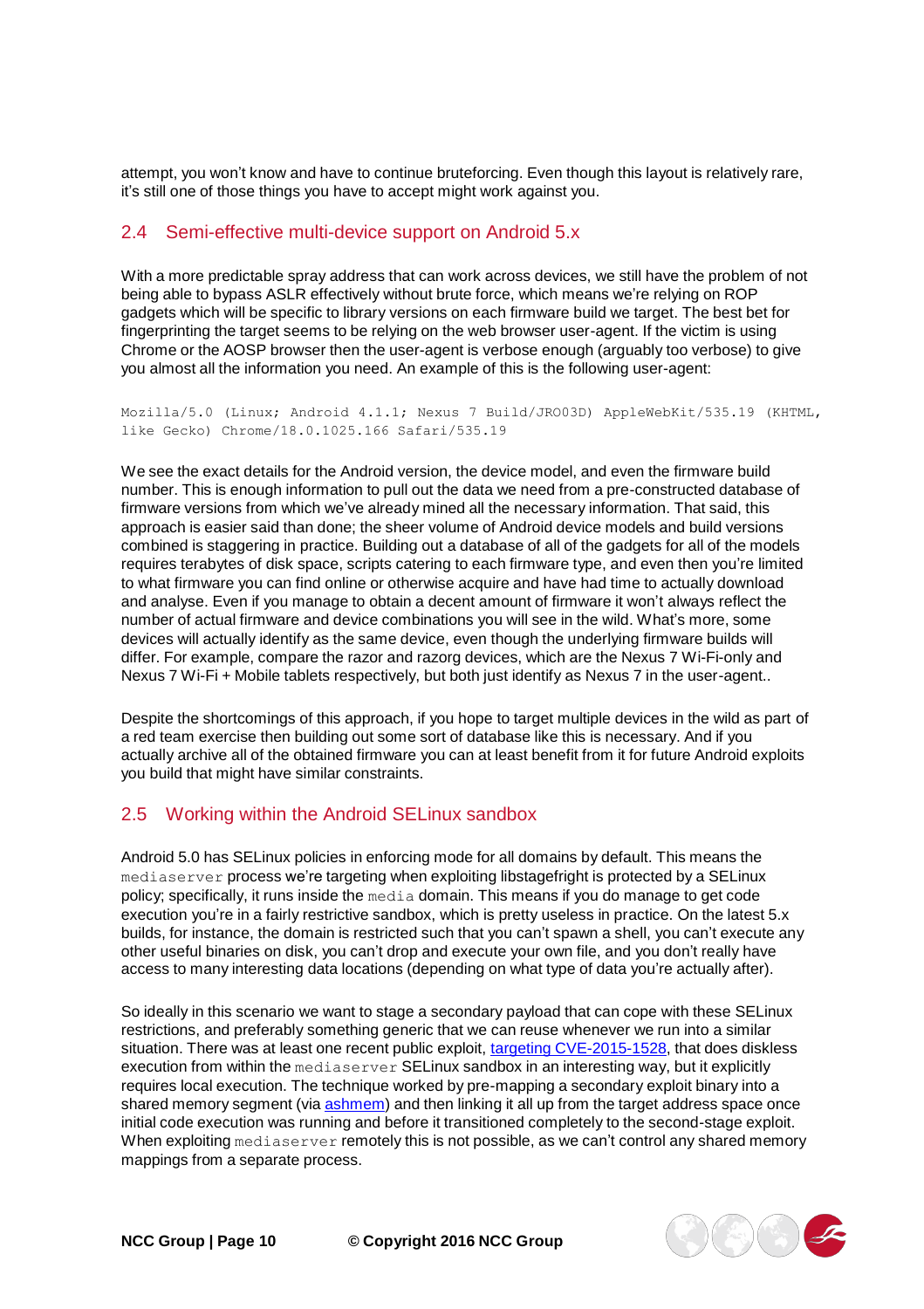I chose an approach which was documented quite some time ago in [phrack,](http://phrack.org/issues/63/11.html#article) which is an evolution of an even earlier technique called [ul\\_exec;](http://www.hcunix.net/papers/grugq_ul_exec.txt) first publicly documented (as far as I am aware) by the grugq. The premise is to map a static ELF executable into memory, set up the stack to mimic how the kernel would initialise everything when starting up a new process, and then just jump to the ELF's entry point. The way I chose to do this differs slightly from how it has been done publicly in the past, in that I chose to implement a rudimentary mapping stub in assembly and do all of the setup on the exploit-side in python. This greatly simplifies what needs to be done in assembly, especially if things like auxiliary vectors set up by the kernel ever change.

Basically, the Python portion of the code chooses a static stack address and builds the argument and environment vectors, as well as the auxiliary vectors using the static address. This can be mimicked fairly easily by just reading the related kernel source. For those unfamiliar with this, the illustration below shows how the stack is laid out in memory, which we can fairly easily pre-construct in Python.



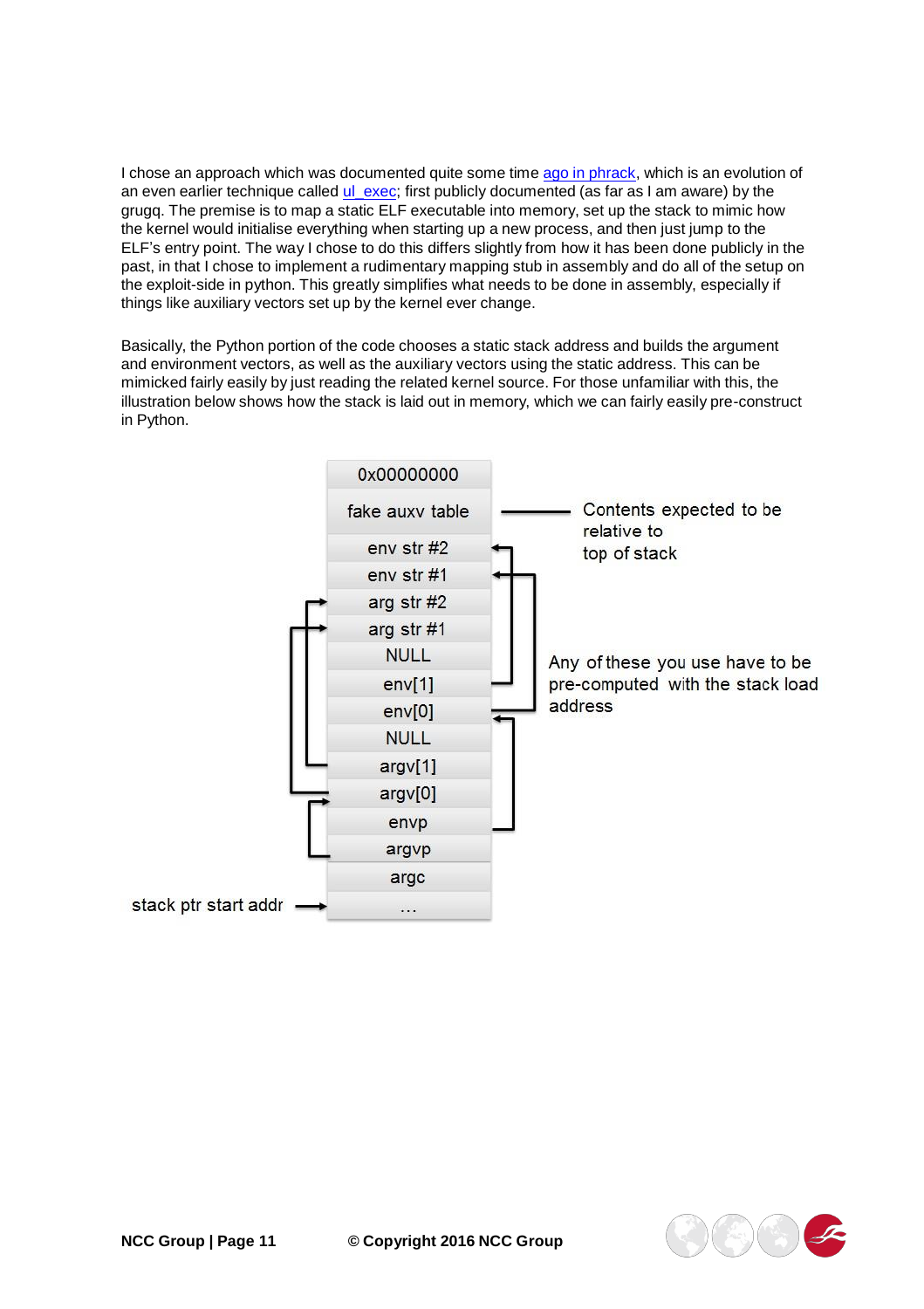The Python script then reads in and sets up a mapping for every  $PT$  LOAD segment from the static ELF file to be loaded. Care must be taken to ensure that all of the padding requirements are fulfilled, as the rw- segment typically starts at some offset into the first rw- page. Once all of the stack and loadable ELF segments are ready, a special load map structure is built and sent to the payload.

To fully understand what's going on here, I've created two illustrations. The first, below, shows getting up to the point of mapper payload described above:



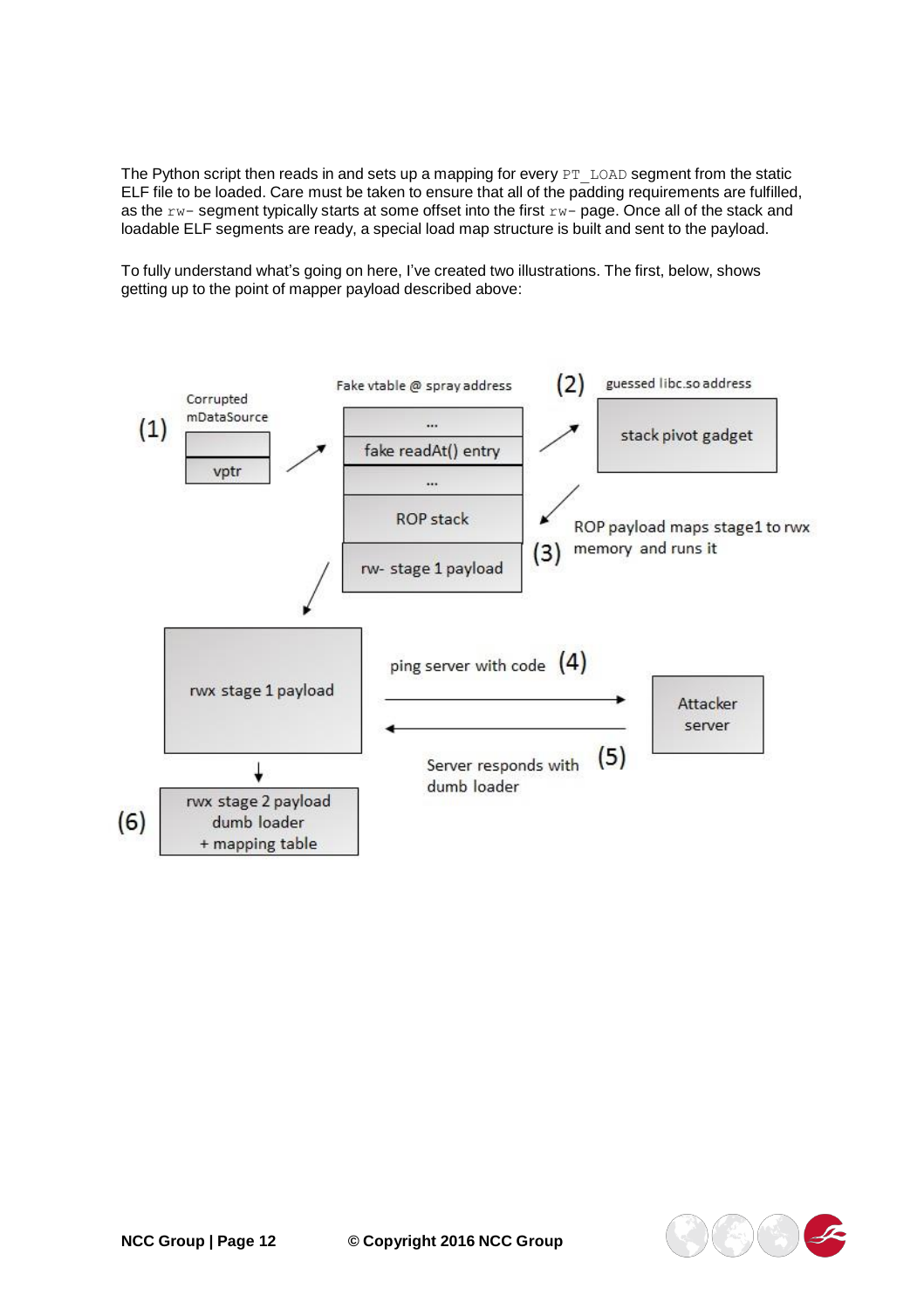The illustration above shows the initial six steps in getting from initial corruption to executing our diskless ELF execution payload. First we corrupt the vtable pointer of a target mDataSource object and issue a readAt() call. This triggers a stack pivot (2) in  $\text{libc.s}$  that jumps to a ROP payload (3). The ROP payload maps a stage1 payload into executable memory and executes it (4). The payload contacts the attacker controlled server requesting a stage2 payload (the diskless ELF mapper in assembly), which the server responds with (5). The stage2 payload is then executed (6).

The following illustration expands on what (6) involves in more detail:



We see that the stage2 payload (6) consists of a dumb loader, followed by an actual mapping table containing everything that needs to be loaded. It maps each entry in the table into the designated area (7), which will typically consist of a stack, text segment, and data segment. Though other things could be mapped as needed. Finally the dumb loader jumps to the entry point indicated by the mapping table (8).

As shown above, by keeping this model very simple, the first-stage shellcode can simply read in each entry in the load map structure and copy it as specified, with the only exception being that it stores the stack address starting point in order to set it right before it jumps into executing the static binary.

So this allows us to fairly trivially execute arbitrary binaries, as long as they are statically mapped. As the SELinux sandbox does have permissions to map the loader into memory, this could also be done relatively easily for dynamically-linked binaries, as we could also just map the loader and jump to its entry pointer rather than our own.

If you want to just poke around, a custom and statically-compiled copy of BusyBox that reads commands in a loop is relatively easy to build, and can at least let you see your id, poke at some typical shell commands, and so on. However, as I noted earlier, the SELinux policies make the sandbox environment nearly useless in practice, so it's better to try to break out of the sandbox

**NCC Group | Page 13 © Copyright 2016 NCC Group**

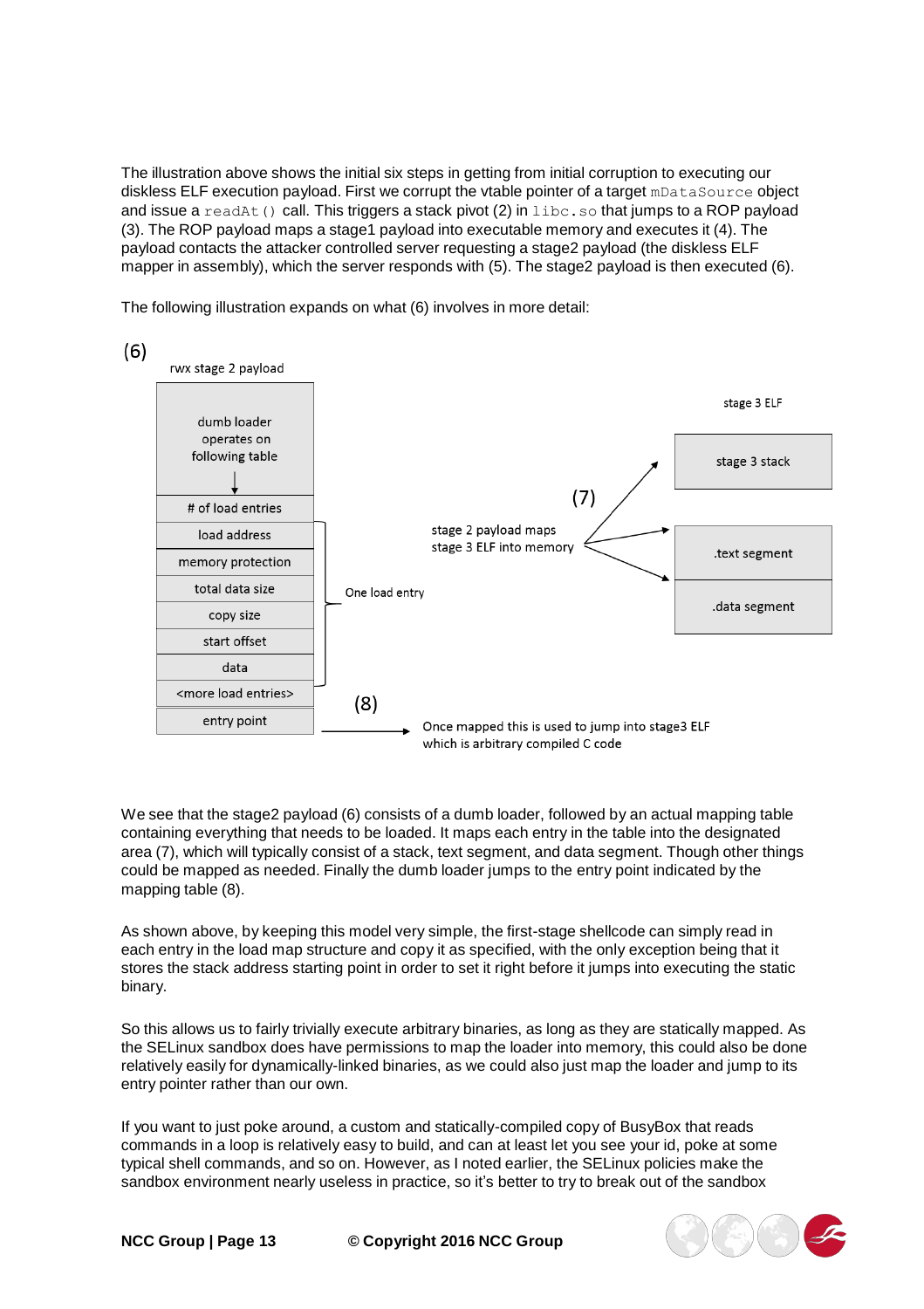entirely.

#### <span id="page-13-0"></span>2.6 Breaking out of the SELinux sandbox

I decided I would stage a custom-built CVE-2015-3636 (aka pingpongroot) exploit, which targets a socket-related use-after-free. In practice I found the public [version](https://github.com/fi01/CVE-2015-3636) of the exploit, which I started working from, fairly unreliable on a number of fronts, and also found it didn't cope well with certain SELinux policy scenarios, so made a few changes that I document in the following sections.

If you are not familiar with the pingpongroot exploit I suggest you read the [presentation](http://gsec.hitb.org/materials/sg2015/D3%20-%20Wen%20Xu%20-%20Root%20Hundreds%20and%20Thousands%20of%20Android%20Devices%20with%20One%20Generic%20Exploit.pdf) by k33n team, who found the bug and wrote the original exploit. I won't go over all the details of this vulnerability or exploit either, but will just touch on a few things I did to improve it for my needs.

It's possible that some of what I do here is overly complicated, but I don't have much experience dealing with SELinux, so just did what came to mind rather than what might be more normal practices! Again, feel free to school me on anything I'm missing.

## <span id="page-13-1"></span>2.6.1 Improving reliability

The way the pingpongroot exploit works in general is to spray a number of vulnerable sockets into different parts of memory, free them, and then try to re-map the memory indirectly by spraying userland mappings. The goal here is to extend a kernel construct called the *physmap*, which is a kernel space virtual address range that points to physical memory allocated by the system. The exploit repeatedly tries to extend the *physmap* in hopes of overlapping the freed (but still referenced) vulnerable socket structures, and each time tries to access the freed sockets to see if one of them has been replaced with controlled data (using a clever information leak). On my Nexus devices I found in practice that the *physmap* extension overlapping trick was actually fairly unreliable with the default set of sockets that were sprayed, and in some cases the exploit spun trying to remap indefinitely (or at least long enough that I gave up waiting).

I fixed this problem fairly simply by implementing a counter that prompted the exploit to spray some new vulnerable sockets after some number of tries, under the assumption that the current *physmap* extension was not going to overlap any of our existing structures. This doesn't introduce any new unreliability, as the process is already holding a bunch of unstable sockets, so adding a few more to that list doesn't change anything other than to place them in new parts of memory that might have a better chance of overlapping with *physmap*. I found that by simply adding that feature the exploit pretty much always worked, and typically in a much shorter time period.

## <span id="page-13-2"></span>2.6.2 Improved stability by cleaning up

Another issue with the exploit I used as my starting point was that it expects you to reboot the device after the process has been rooted, because there are stale freed socket references lying around in the kernel. I never actually saw many cases of successful exploitation where these invalid sockets weren't retained in memory, which always prevents the process from being torn down (as otherwise the stale sockets are closed, which will crash the kernel), and so basically always a reboot scenario was encountered. I found that this caused instability when trying to execute new processes and actually getting a practically useful root shell.

I actually ended up solving this in two ways, and I guess this is a good example of the iterative process of building an exploit sometimes. The lazy solution to this problem eventually helped me with something I needed later to find important SELinux-related identifiers, so in the end I was still happy I did it first.

**NCC Group | Page 14 © Copyright 2016 NCC Group**

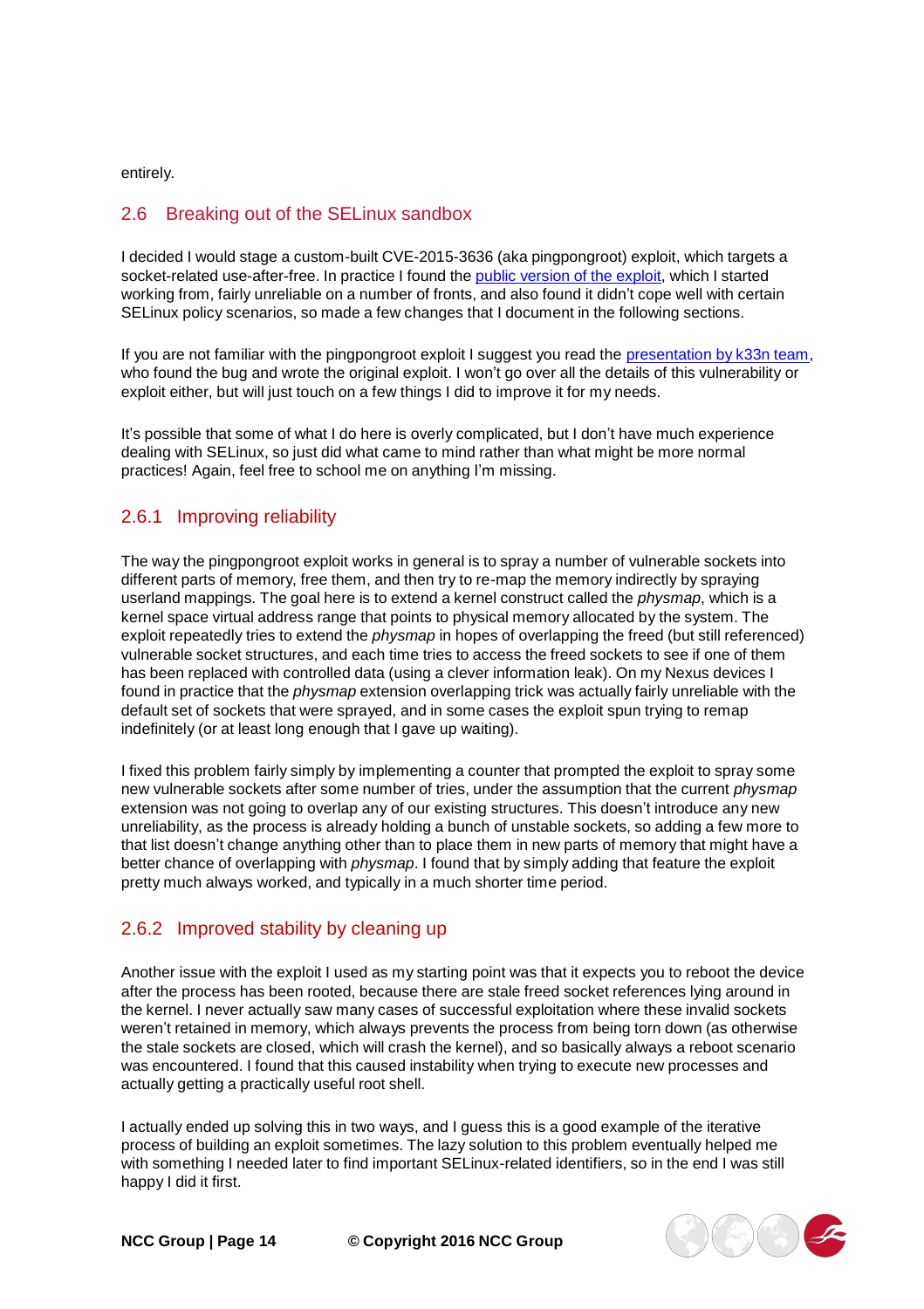I also attempted to do this by as device-agnostic a method as possible.

#### *2.6.2.1 The lazy way*

Originally I decided that doing a proper socket cleanup might be annoying, so instead I wanted to isolate the unstable process so that it would never die unless it was explicitly killed, but that it would also be safe to root some process and carry on with the attack as if there was no unstable process that existed.

The way I originally approached this was to introduce an additional process that is the parent of the actual process doing the exploitation. Once kernel code execution was triggered from the child, the child could escalate the privileges of its parent and then basically enter a zombie-like state. Since the parent doesn't hold any references to any of the bad sockets, it is mostly free to do whatever it wants without risking a crash. The key problem here is that the kernel payload needed modification in order to find the task struct pointer to the parent process, which requires a different search pattern than the usual trick for finding the cred structure. This new search is relatively easy, as the parent pointer is at a relative offset to some easily discoverable values. The following is the relevant part of the task struct structure (which you can find in include/linux/sched.h) in the kernel source:

```
struct task_struct { 
      [...]
       unsigned long atomic_flags; /* Flags needing atomic access. */ 
      struct restart block restart block;
      pid_t pid; 
      pid_t tgid;
#ifdef CONFIG_CC_STACKPROTECTOR
      /* Canary value for the -fstack-protector gcc feature */unsigned long stack_canary;
#endif
*/
}
      /*
       * pointers to (original) parent process, youngest child, younger sibling,
       * older sibling, respectively. (p->father can be replaced with
       * p->real_parent->pid)
       */
      struct task_struct rcu *real_parent; /* real parent process */
      struct task_struct rcu *parent; /* recipient of SIGCHLD, wait4() reports
      /*
       * children/sibling forms the list of my natural children
       */
      struct list head children; /* list of my children */
      struct list head sibling; /* linkage in my parent's children list */
      struct task struct *group leader; /* threadgroup leader */
       [...]
```
We see that not far above the parent member are the pid and  $t$ gid values (highlighted in bold), which we can easily obtain for our own process. This means we can search from the base of the task struct structure for these values. The only hurdle then is determining dynamically if the

**NCC Group | Page 15 © Copyright 2016 NCC Group**

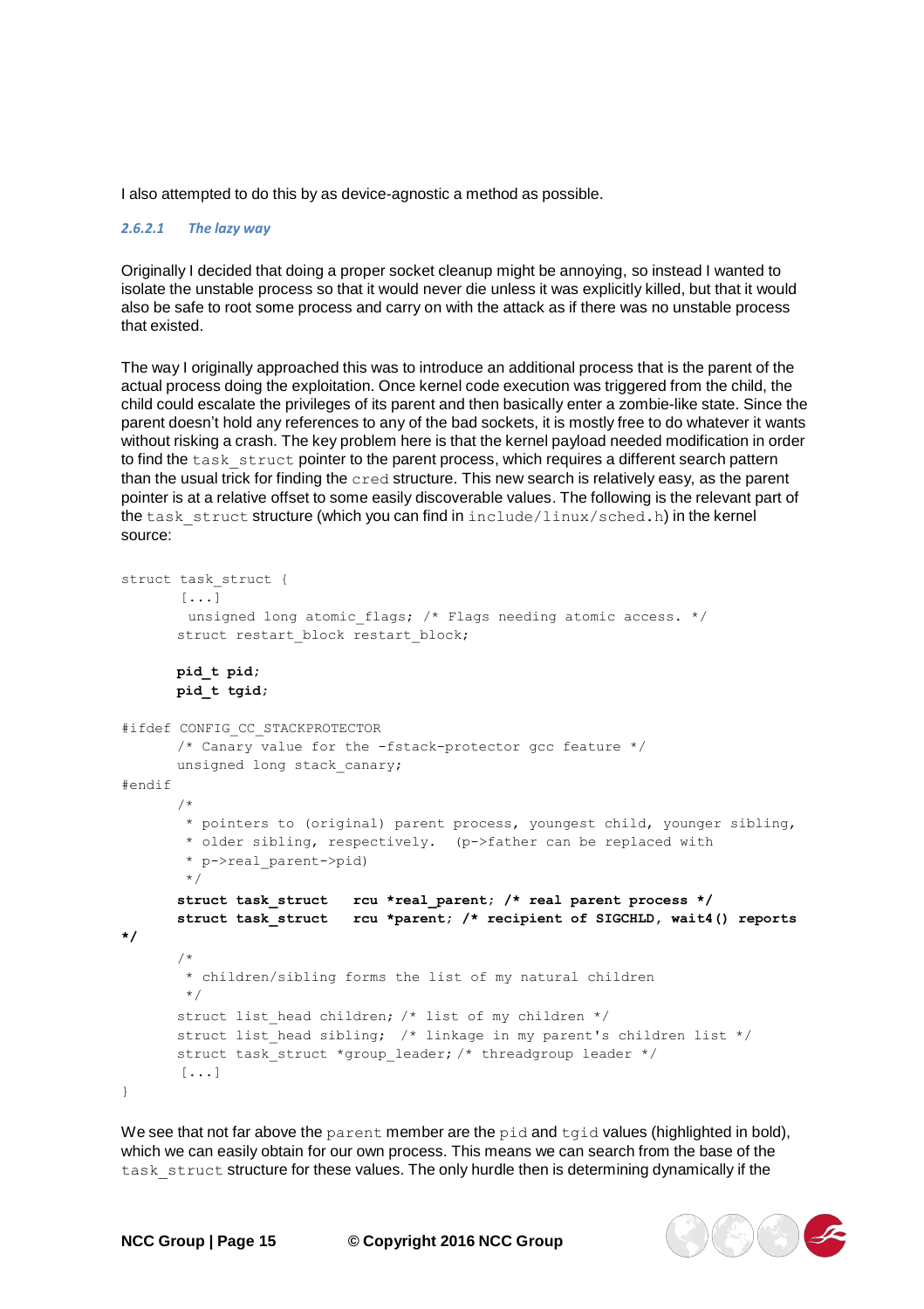stack canary member is actually present, since we don't want to have to check every device kernel configuration, but as long as our process isn't in some abnormal state, the real parent and parent members should both hold the same address. So once we know the offset of tgid, we can test if the next value in memory matches the one after it. If not, then stack canary is present and needs to be skipped.

#### *2.6.2.2 The right way*

After living with the approach described above for a little while, and not having any real stability issues, it started to bug me that things still weren't properly cleaned up, so I decided to see if I could do it even better.

The ideal approach would be to find the file descriptor map dynamically and just remove every reference to the bad sockets, which we can keep references to by file descriptor. This way none of them are touched when the exploit process is torn down on exit.

I came up with a fairly reliable approach to doing this, which relies on yet another search pattern. To start, we can leverage the fact that we already know the offset of the comm array (from looking up the cred structure), which is a bit before the file descriptor reference as shown below:

```
struct task struct {
      [...]
      const struct cred rcu *cred; /* effective (overridable) subjective task
                                 * credentials (COW) */
      char comm[TASK_COMM_LEN]; /* executable name excluding path
                               - access with [gs]et task comm (which lock
                                it with task_lock())
                               - initialized normally by setup new exec */
/* file system info */
     struct nameidata *nameidata;
#ifdef CONFIG_SYSVIPC
/* ipc stuff */struct sysv sem sysvsem;
      struct sysv shm sysvshm;
#endif
#ifdef CONFIG_DETECT_HUNG_TASK
/* hung task detection */
     unsigned long last switch count;
#endif
/* filesystem information */ 
      struct fs_struct *fs;
/* open file information */
     struct files_struct *files;
/* namespaces */
     struct nsproxy *nsproxy;
/* signal handlers */
      struct signal struct *signal;
      struct sighand struct *sighand;
      sigset_t blocked, real_blocked;
      sigset_t saved_sigmask; /* restored if set_restore_sigmask() was used */ 
      struct sigpending pending;
      [...]
}
```
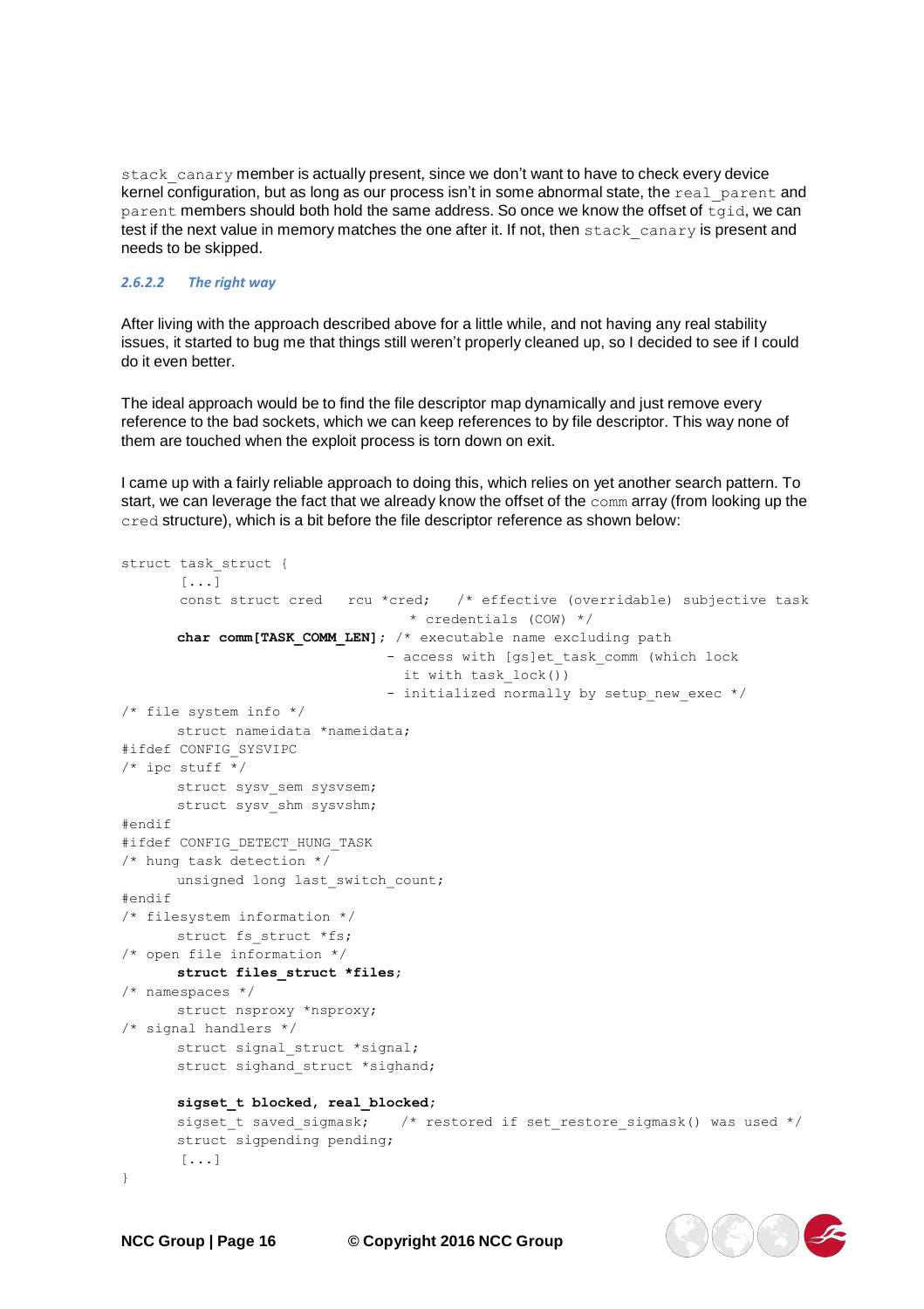Note that between comm and the files member there are some configuration-specific entries, so we couldn't reliably use a static offset from comm. It is better to make no assumptions about configuration-specific entries because, as noted earlier, we don't want to have to keep track of and accommodate every device's particular configuration.

With that in mind we want to find another way. If you take note of the blocked and real blocked members, you can see they are at a static offset after the files member, which means we might be able to search forward to those if we could populate one of them with a signature.

If you're familiar with signal handling on Linux, you'll remember that when you define a handler for a specific signal, you can also designate a list of signals that become blocked while handling the signal. It turns out the blocked member is where this data is stored. So what this means is that we can define a handler with some special magic value in the list of blocked signals, and then just trigger the actual kernel code execution from inside a signal handler by raising the signal we registered our handler with. The following code shows how you can easily trigger the bug from inside a handler:

```
struct sigaction sa = {0}; 
sa.sa handler = trigger;
sa.sa mask = 0xdead9eef;
sigaction(SIGUSR1, &sa, NULL);
trigger_sock = socks[i]; 
raise(SIGUSR1);
break
```
Where the  $triagger$  function will simply close the socket designated by the global  $triagger$  sock, to trigger our payload. Then, once we find the 0xdead9eef signature from without our payload, we can use a static offset backwards to find the files pointer. Since we basically control this entire search signature value (aside from a few masked off bits), we don't need to actually even search relative to the comm array for it to be stable, but can also just search from the start of the task struct in memory.

Once you have the files pointer things are fairly straightforward, as you can just mimic what the kernel does when it closes a file. The relevant structure, of type files struct, looks like this:

```
struct files struct {
  /*
  * read mostly part
   \star /
      int count; // was atomic t
      struct fdtable *fdt; 
      struct fdtable fdtab;
  /*
   * written part on a separate cache line in SMP
   */
       unsigned file_lock; // was spinlock_t 
       int next_fd;
       unsigned long close_on_exec_init[1]; 
       unsigned long open fds init[1];
       struct file * fd array[NR_OPEN_DEFAULT];
}
```
We're specifically interested in the fdtable pointed to by fdt, and the next fd value. We will want to set the next  $fd$  value if any of the stale descriptors to which we're removing references has

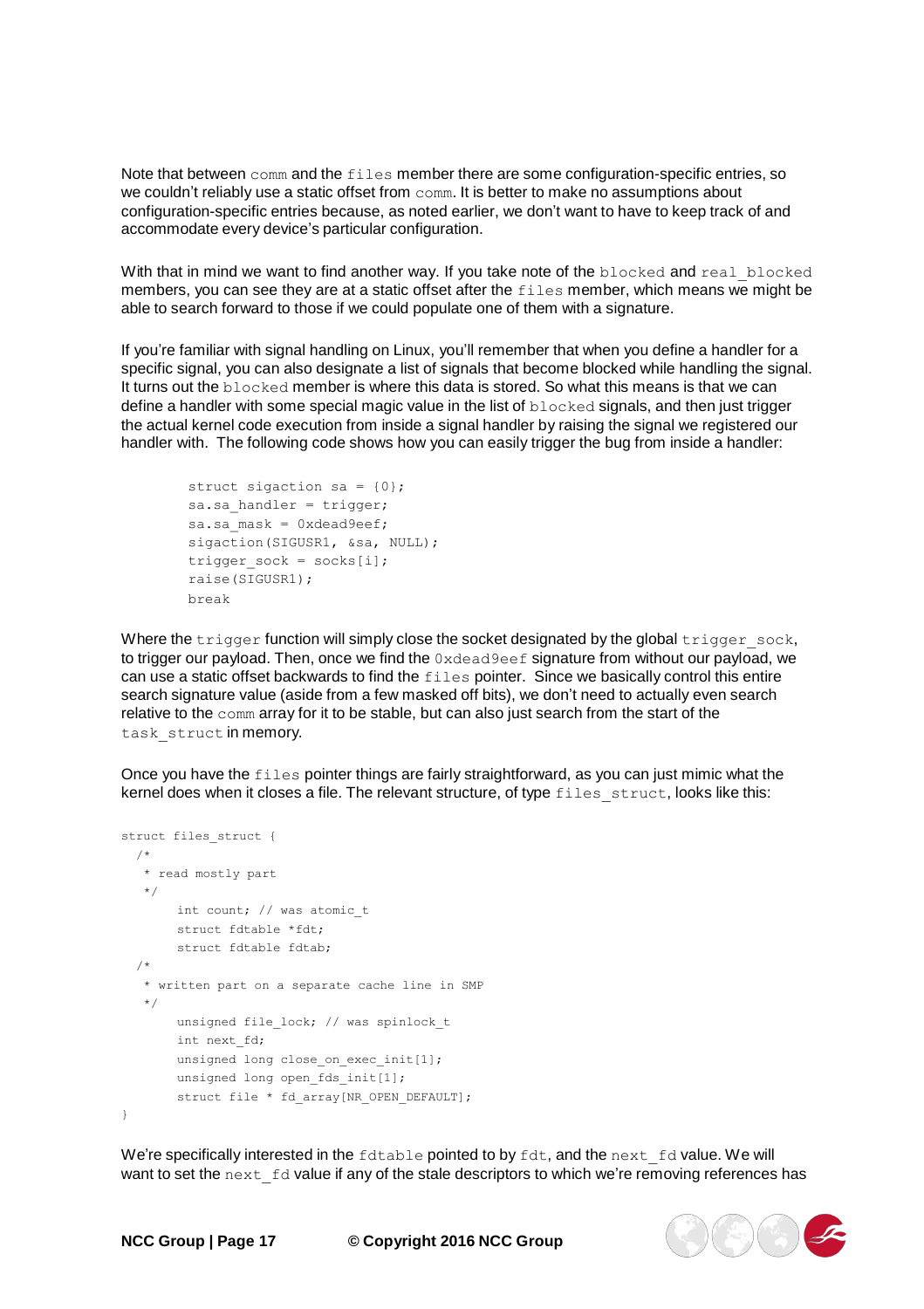a higher value. The fdtable structure, which will need multiple modifications, is defined as follows:

```
struct fdtable {
       unsigned int max fds;
       struct file **fd; /* current fd array */ 
       unsigned long *close on exec;
       unsigned long *open fds;
      struct rcu head rcu;
       struct fdtable *next;
}
```
For each descriptor we want to remove we'll be indexing into the  $fdt$ -> $fdt$  table to NULL out the file pointer that was previously referenced. We will also want to modify the  $fdt->close$  on exec and fdt->open fd bitmaps which indicate certain descriptors are in use.

That's basically enough to make the system stable and allow you to kill the process that used to hold the stale references. There could be more to do to make it perfect, but in practice it seems unnecessary. So you end up with code similar to the following:

```
static void
remove uaf socks(struct files struct * fsp, int * socks)
{
    if (NULL == socks) { 
       return;
    }
    struct fdtable * fdt = fsp->fdt; 
    int32 t i;
    for (i = 0; \text{ socks}[i] != -1; i++) {
       uint32 t s = socks[i];
        // This should never happen for us, but just in case 
        if (s >= fdt->max fds) {
           continue;
        }
        // Remove the struct file * reference fdt-
        >\text{fd}[s] = NULL;// Unset the close on exec bit
        clear bit(s, fdt->close on exec);
        // Remove it as an open fd
        clear bit(s, fdt->open fds);
        if (s < fsp->next_fd) {
           fsp->next fd = s;}
   }
}
```
#### <span id="page-17-0"></span>2.6.3 Disabling SELinux

Having not really done much with SELinux in the past, one interesting problem I didn't expect to encounter is that SELinux restrictions were imposed on what we run as root. I was originally using the default kernel payload in the public exploit, which places the process into the kernel domain (using a security identifier value of 1), which is still fairly restricted on the devices I tested.

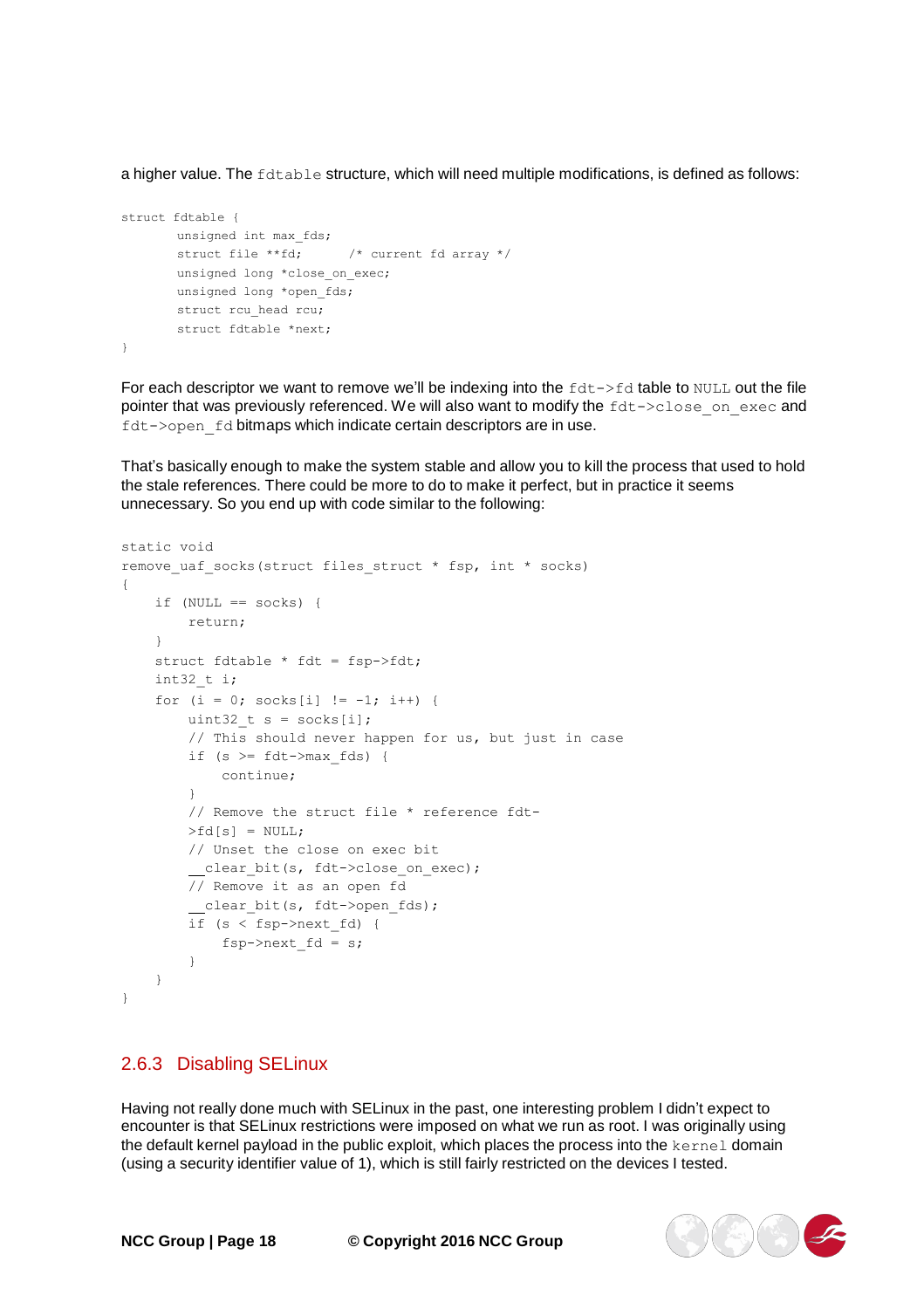You can see what the domain is allowed to do by running the following command from Linux, after downloading the sepolicy from the device or extracting it from downloaded firmware:

\$ sesearch –-allow –s kernel sepolicy

Unfortunately you seem to have to extrapolate what a domain can't do by noting what is omitted from the list of what is allowed, so there is no easy way to show everything it can't do. But in general, the domain can't make outgoing network connections, nor can it execute a shell, so there is no easy remote root shell that way. Most importantly it can't manipulate existing SELinux policies, which means we can't just change to permissive mode for the entire system.

In the exploit I was starting from, the code used to escalate the privileges of the task looks like this:

```
static void 
root_task(struct cred *cred)
{
 struct task security struct *security;
 cred->uid = 0;
 \text{cred}-\text{crid} = 0:
 cred \rightarrow sud = 0;cred->sqid = 0;
 cred->euid = 0;
 cred->eqid = 0;
 cred->fsuid = 0;
 cred->fsgid = 0;
 cred->cap_inheritable.cap[0] = 0xffffffff; cred-
 >cap_inheritable.cap[1] = 0xffffffff; cred-
 >cap_permitted.cap[0] = 0xffffffff; cred-
 >cap permitted.cap[1] = 0xffffffff; cred-
 >cap effective.cap[0] = 0xffffffff; cred-
 >cap effective.cap[1] = 0xffffffff; cred->cap bset.cap[0] =
  0xffffffff;
  cred ->cap bset.cap[1] = 0xffffffff;
  security = cred->security; 
  if (security) {
   if (security->osid != 0
    && security->sid != 0
     && security->exec_sid == 0
     && security->create_sid == 0
     && security->keycreate_sid == 0
     && security->sockcreate_sid == 0) { 
     security->osid = 1
     security \rightarrow sid = 1;}
  }
}
```
The osid and sid values in the code above end up indicating what domain the task is in. I spent some time trying to see a way to abuse this domain to do something more useful, but I eventually decided it would be easier to transition to a domain that is still more powerful, specifically one that can manipulate existing policy, as dictated by the rule kernel : security load policy. It turns out the only domain that can do this, at least on the devices I tested, is the init domain, which

**NCC Group | Page 19 © Copyright 2016 NCC Group**

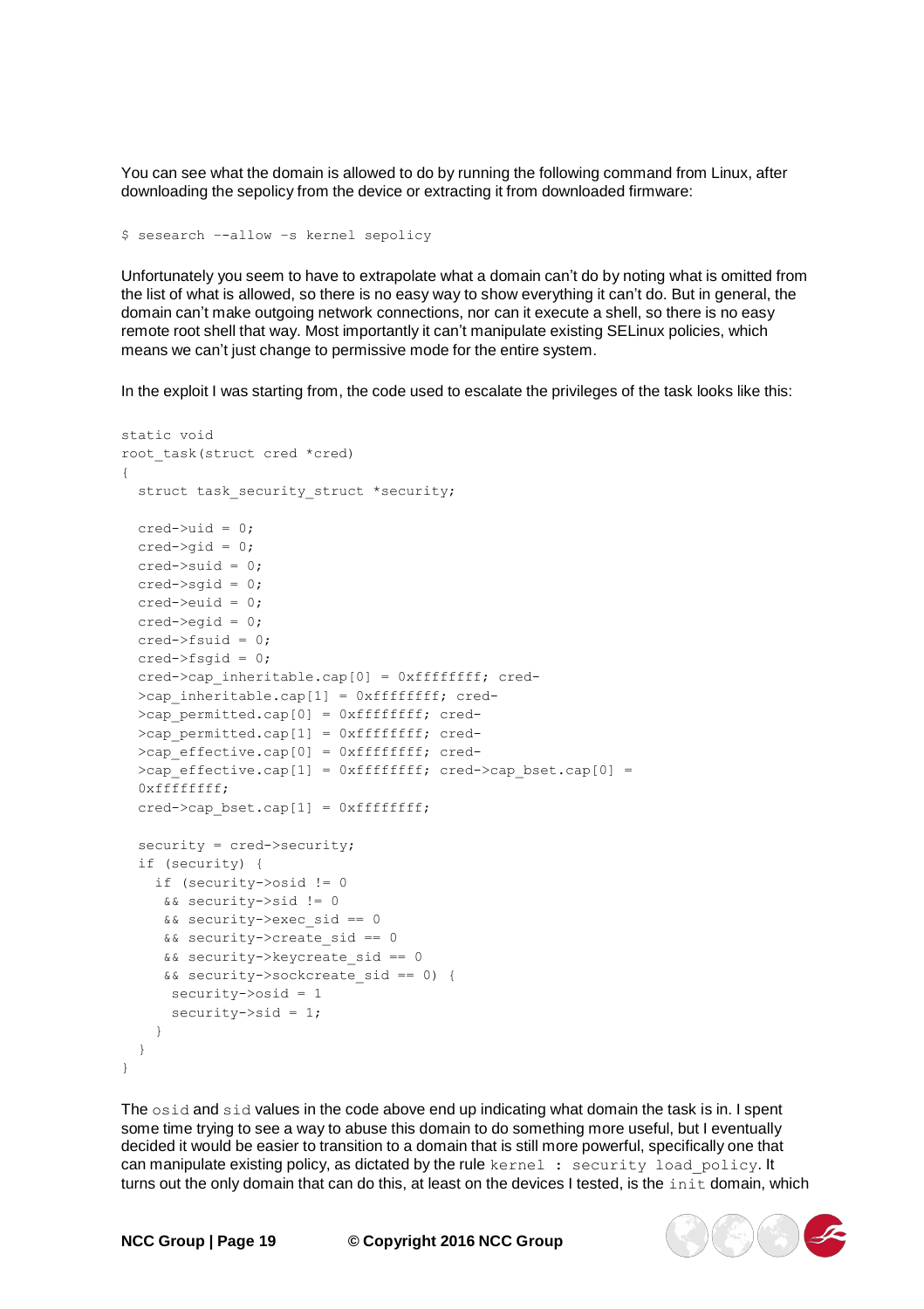naturally only the init process is in:

shell@flo:/ \$ ps -Z | grep init u:r:init:s0 root 1 0 /init

You can find what domains have this ability by using the command:

\$ sesearch --allow sepolicy | grep load policy

In order to switch to the init domain, instead of overwriting the security identifiers in our cred structure with the value of 1, we need to somehow determine what the init domain's sid value actually is. In theory this might change, so ideally we want to find it dynamically. At first I tried using some of the common SELinux tools, like sesearch and seinfo, to see if I could pull this id out of a compiled sepolicy file, but neither seemed to be able to tell me. I also implemented a custom tool that tried to pull out the security id value from the sepolicy directly, using the libsepol library; however, in practice it always returned a static value that didn't actually correspond to the value used by the kernel.

I then decided the better way to approach the problem was to find and borrow init's security id directly from the kernel. This is especially useful because if the identifier happened to change per device policy then I'd not have to track it, or anything else. In order to find the identifier you need a way to find the task structure for init inside the kernel, which happens to be fairly easy if you are familiar with process hierarchies on Linux. Normally, when a process forks a child, the child's task struct structure will have a pointer to the parent task from which it was forked. However, if a child's parent process dies then the child is adopted by the init process. Similarly the init process will always be the ancestor of a process at some point, so if you walk back far enough through your ancestors you can find it.

This means that as long as we have some way to locate the parent task pointer within the task struct structure, which we already described earlier when approaching stability from a lazy perspective, we can walk the parent processes until we find the init process. Alternatively, we could deliberately orphan the process that we plan to root, so that we can find init by finding its new parent, and simply patch the init security identifier into the cred structure of our process. In the end it turns out this value is 0, which I suppose could probably have guessed, but it's worth having a generic way to look it up in the event this ever changes.

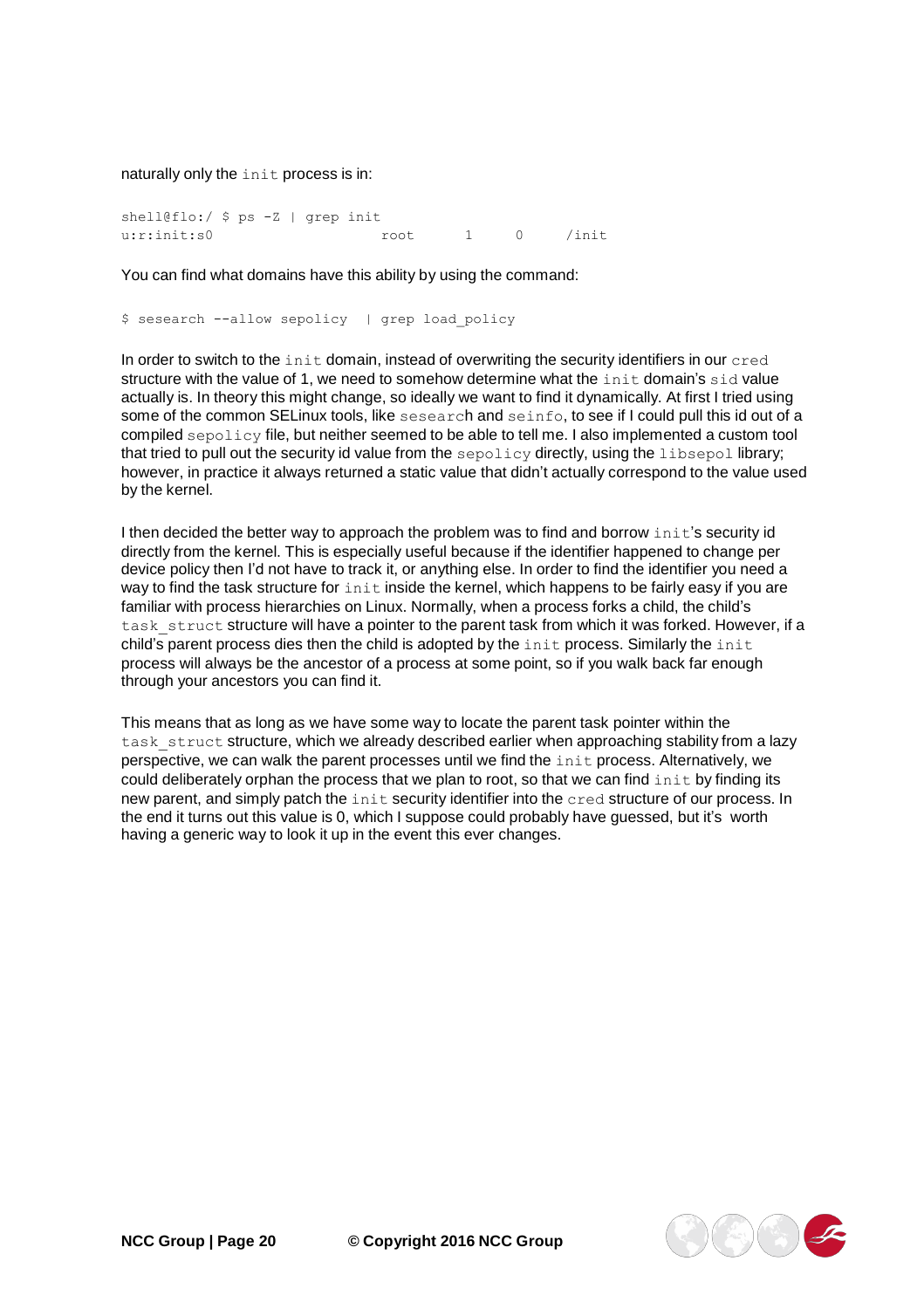The process hierarchy leveraged for exploitation looks like the following illustration. If you wanted to guarantee init was your immediate parent, as noted earlier you could alternatively just orphan the exploit process, but in practice this isn't necessary:



Once this is set up, we can easily place our orphan process into the init domain, which is significantly less restricted than other domains. However, even the init domain is technically sandboxed!

Ideally we want to be able to set SELinux to permissive mode so that we aren't restricted at all, but it turns out that even the init domain doesn't have the ability to call setenforce and change the value. This is because doing so is restricted by the kernel : security setenforce permission, which no domain actually has after boot.

Fortunately for us, as noted earlier, we know our new domain at least has the load policy permission. So in order to work around this last limitation, from within our rooted exploited process, we can load the existing sepolicy file from disk, using the libsepol library, and then insert a custom permissive rule for the init and init shell domains and load the new policy, which will mean that it can carry out any restricted action and SELinux will just log an audit warning without actually enforcing a restriction. Once this is done, the init domain can actually disable SELinux entirely for the system using the setenforce 0 shell command. Assuming a loaded policy database, the code for setting up permissive rules looks like the following (which relies on the libsepol library API):

```
type_datum_t * type;
type = hashtab_search(policydb.p_types.table, "init_shell"); 
ebitmap set bit(&policydb.permissive map, type->s.value, 1);
```
Also note that there are other ways to deal with SELinux from a kernel exploit, which have been demonstrated in the past. Spender (@grsecurity) straight up patched SELinux functionality in the